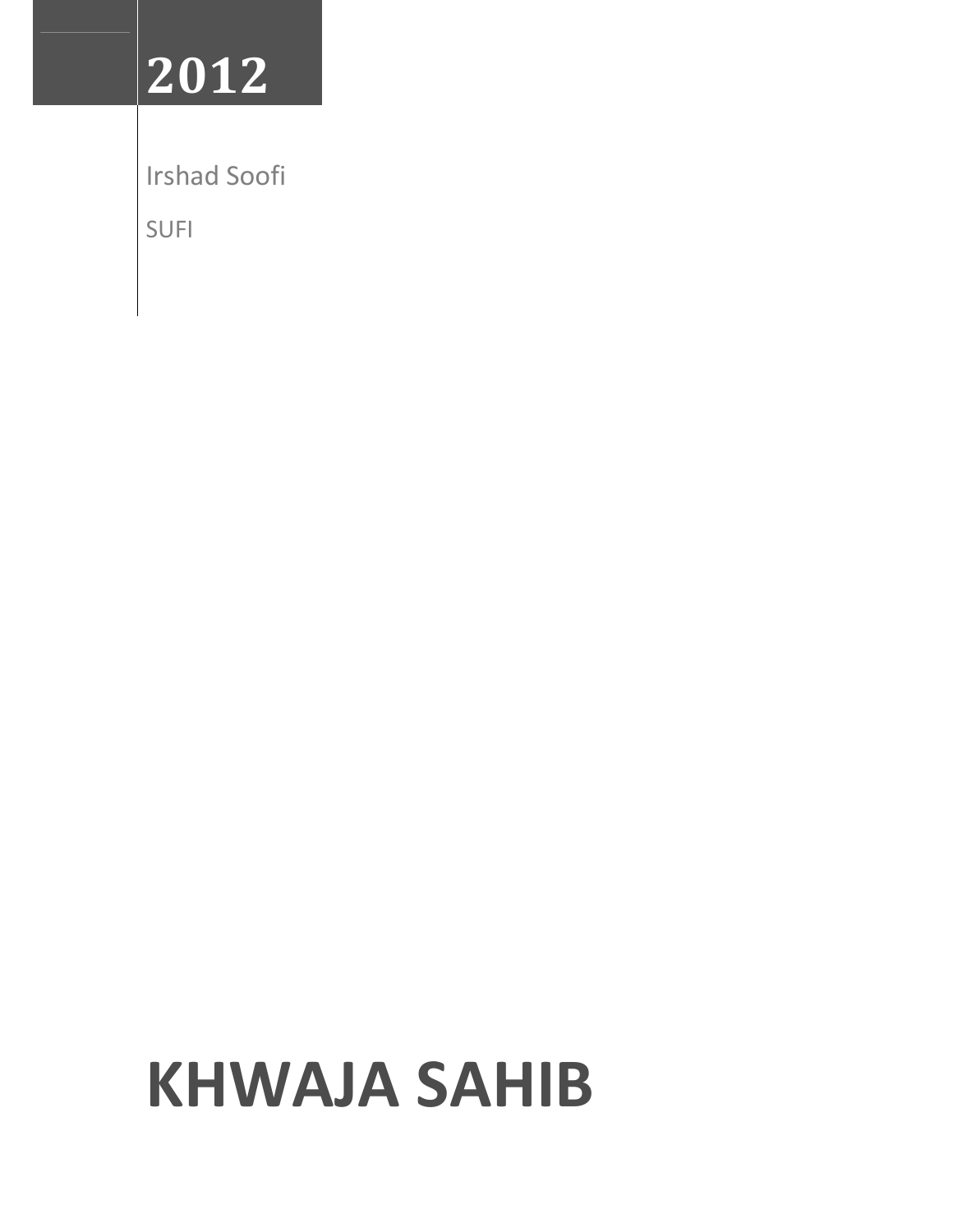**Ata e Mustafa wa Naib Rasool: Khwaja Gharib Nawaz**  Allah - says in the Holy Qur'aan in the 10th Sura, *Yunus* (Jonah), ن پُونسے in verse 63:

أَلاَ إِنَّ أَوْلِيَاءَ اللَّهِ لاَ خَوْفٌ عَلَيْهِمْ وَلاَ هُمْ يَحْزَنُونَ

Beware! Verily, the friends of Allah & will not have any fear, nor will

they grieve.

Allah - says in the Holy Qur'aan in the 19th Sura, Maryam (Mary) ميرم

in verse 96:

 $\overline{a}$ 

إِنَّ الَّذين آمنوا وعملُوا الصّالحات سيجعلُ لَهم الرّحمن ودّا

Surely, those who believed and did pious deeds, the Most Kind (Lord) will create love for them in the hearts (of the people).

،<br>مس تبر*یز*ی نہ شد  $\ddot{\phantom{0}}$  $\cdot$  $\ddot{\phantom{0}}$ ا غلام من  $\ddot{\phantom{0}}$ مولوی ہرگز نہ شد مولائے روم ثا  $\mathbf{r}$ ֧֦֧֦֧֦֧֦֧֦֧֦֧֦֧֦֧ׅ֧֦֧ׅ֧֦֧ׅ֦֧֝֜֓֜֓֜֓֓֞֡֬֓֞֓

Allow me to translate according to my taste:

 روم ! لا ہ # ! % ی \$aگa ب

Molvi Rumi . couldn't be transformed into the Spiritual Guide (Mawla) of Ruum

ُ ہ aی ب aب م 

Until he became the lowly slave of Hazrath Shams-e-Tabrīzī<sup>1</sup>

**Jis neh is dar peh gardan jukayi, Ban gaya who Mahboobe Ilahi Dekoh Kalyar meh jah, Khwaja Saabir Piya heh yagaana Tera kaahim Rahe aastana. Khwaja Ganje Shakar, kar karam ki nazar Meh Diwaana** 

مس **تبریزی :** Shams-e-Tabrez (Persian <sup>1</sup>  $\ddot{\phantom{0}}$ ÿ , d. 1248) was an Iranian Sufi born in the city of Tabriz in Iranian Azerbaijan.

He is responsible for initiating Mawlana Jalal ad-Din Muhammad Rumi, usually known as Rumi in the West, into Islamic Sufism, and is immortalized by Rumi's poetry collection Diwan-e Shams-e Tabriz-i ("The Works of Shams of Tabriz").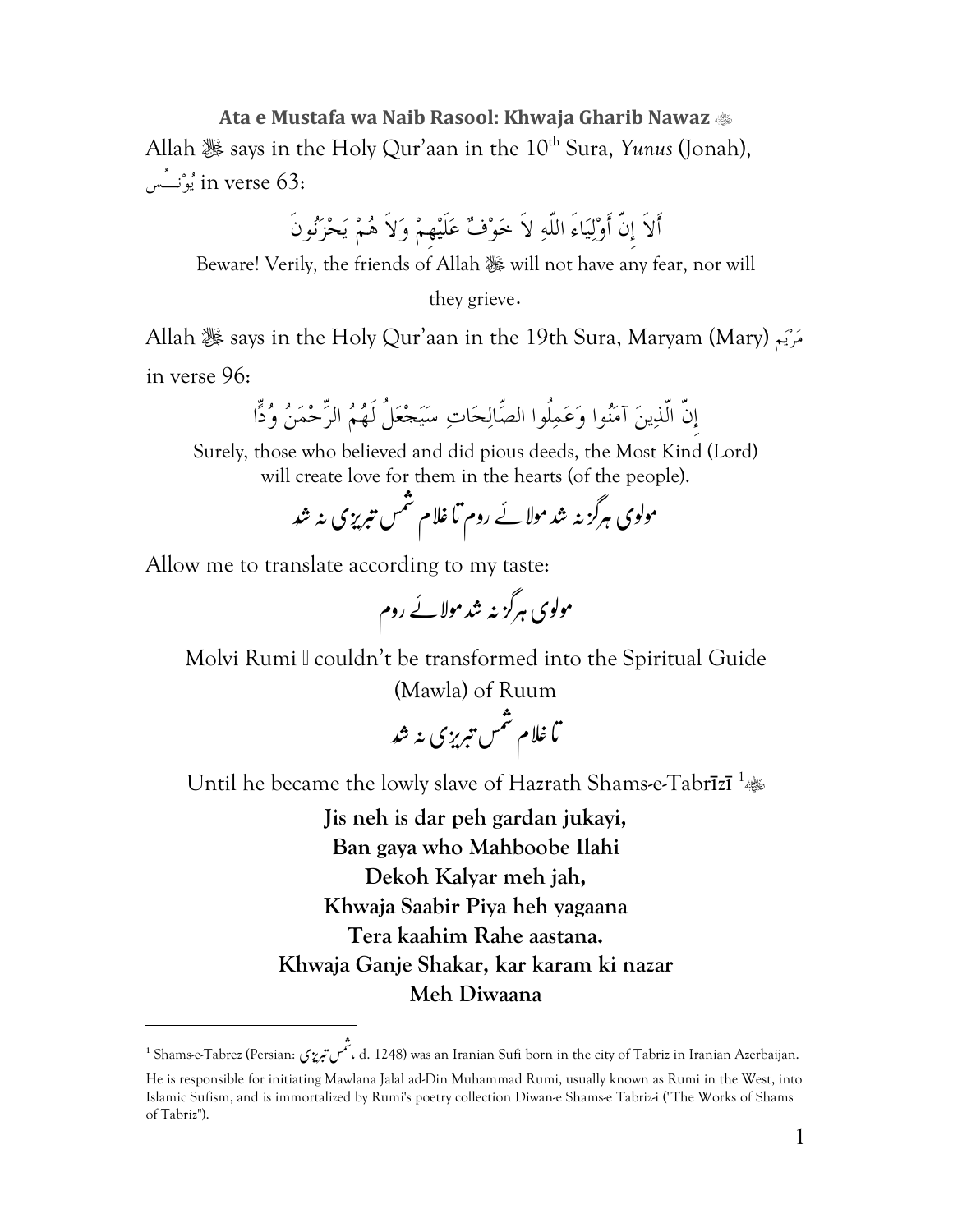#### **Tera kaahim Rahe aastana.**

He who lowered his neck in submission at your Holy Court Was transformed into Nizammuddin Awliya, The Beloved Of Allah - (Mahboobe Ilahi) Go and see in Kalyar Khwaja Saabir Allauddin is unique God Preserve your Holy Court Khwaja Ganje Shakar, Give me a look of grace I am your lover

God Preserve your Holy Court

To the lovers of Khwaja Muinuddin Chishti  $\triangleq$  and the disciples of the Spiritual Order of *Chishtia, Muinia, Ajmeria*, we are indeed thankful to Allah <sup>3</sup> that we are gathered here to celebrate the great event of the ushering into the Realm of Divine Beauty (*Ur's*) out of the restriction of the physical shell of *Naibun-Nabi* (Deputy of the Holy Prophet ... *Ata-e-Rasul* (Gift of the Holy Messenger 38), *Sultan ul-Hind* (The Spiritual Sultan of Hindustan), *Shahenshah-e-Wiliat* (the Supreme Sovereign of Intimacy with Allah 36), *Khajae Khajagaan* (The Master of those who have attained Professorship in the Sufi Path), *Qudwa-e-Aashiqan* (leader of those soaked in Extreme Love), *Uswae Aarifaan* (The Model for those who have attained Recognition of Reality), *Kaaba-e-Saliheen* (The One whom the Righteous turn to for Direction), Qibla-e Aashiqan (the Focus of the Divine Lovers), Sayedus Saadaat (A leader from amidst the Family of the Holy Prophet 38) Khwaja Sayed Muinuddin al-Hassan Sanjari, Ajmeri Chishti , born in 536 A.H./1141 A.D. at a place called *Sanjar*, in *Sijistan* (Persia or present day Iran). He was in direct lineage of the Holy Prophet Muhammad - being a paternally descended from the Holy Prophet's grandson, Imam Husayn  $\mathbb{R}^n$  and maternally from the Holy Prophet's grandson, Imam Hassan ... Khwaja Saheb passed into the realm of Divine Beauty on the 6 Rajab 633 AH/1233 AD at the age of 97. On his passing he had the unique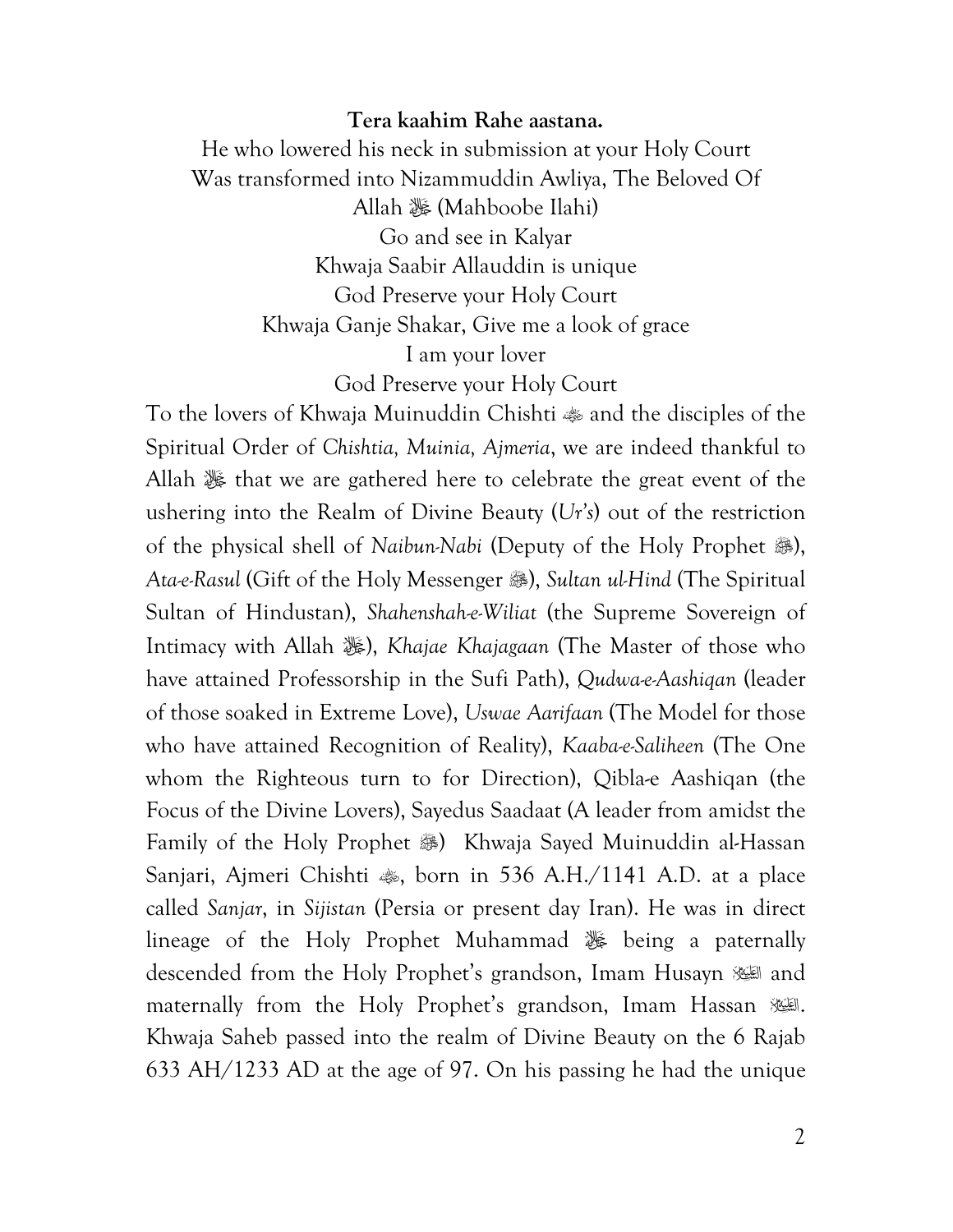honour of knowing that 9.9 million had accepted Islam in India due to his efforts.

Eight hundred years have passed but, Caliphs, Kings. The Super Rich, Politicians and people in the position of temporal power have come, and continue to come to pay respect to him as needy beggars. Ajmer Shareef, due to his presence, is the Spiritual Headquarters of the Indo/Pak subcontinent and the *Chishtia* Spiritual Order which has a universal following. Every Spiritual order emanating from the Subcontinent is indebted to Khwaja Sahib . The spread of every order, in the Subcontinent, is due to his *tawajjuh* or concentration in mobilising millions of hearts to Islam and the *Fayz* or Divine Effusion that flowed through him. Islamic history records in golden letters that only Khwaja Muinuddin Chishti and no one else instituted the everlasting spirit of Islam in India. He conquered the hearts of Indian people without any army. It was a grand spiritual victory that must stand high among all political victories of the world. Which Ghaznavi, Lodhi and Ghauri could not do with their army, Khwaja Muinuddin accomplished with wisdom and love. He conquered India, not by the sword but by winning the hearts with love and strong character as has been said by Hazrath Nizamuddin Aulia  $\ddot{\textbf{u}}$  in *Fawaid-ul-Fuad*<sup>2:</sup>

> "None can be converted to Islam either by sword or by dialogue; but good character is more effective than sword or dialogue. Before converting someone it is most essential that one must first be a real Muslim."

According to the authentic historical sources it is evident that a small batch of the pious followers had escorted Hazrath Khwaja Muinuddin Chishti  $\omega$  on his Indian mission. Their number is said to be around 40, but one of them was certainly Hazrat Khawaja Syed Fakhruddin Ahmad Gurdezi  $\triangleq$  also known as Maulana Ahmad.

<sup>2</sup> The discourses of Hazrath Nizamuddin Aulia as recorded by his disciple Amir Hassan Sijzi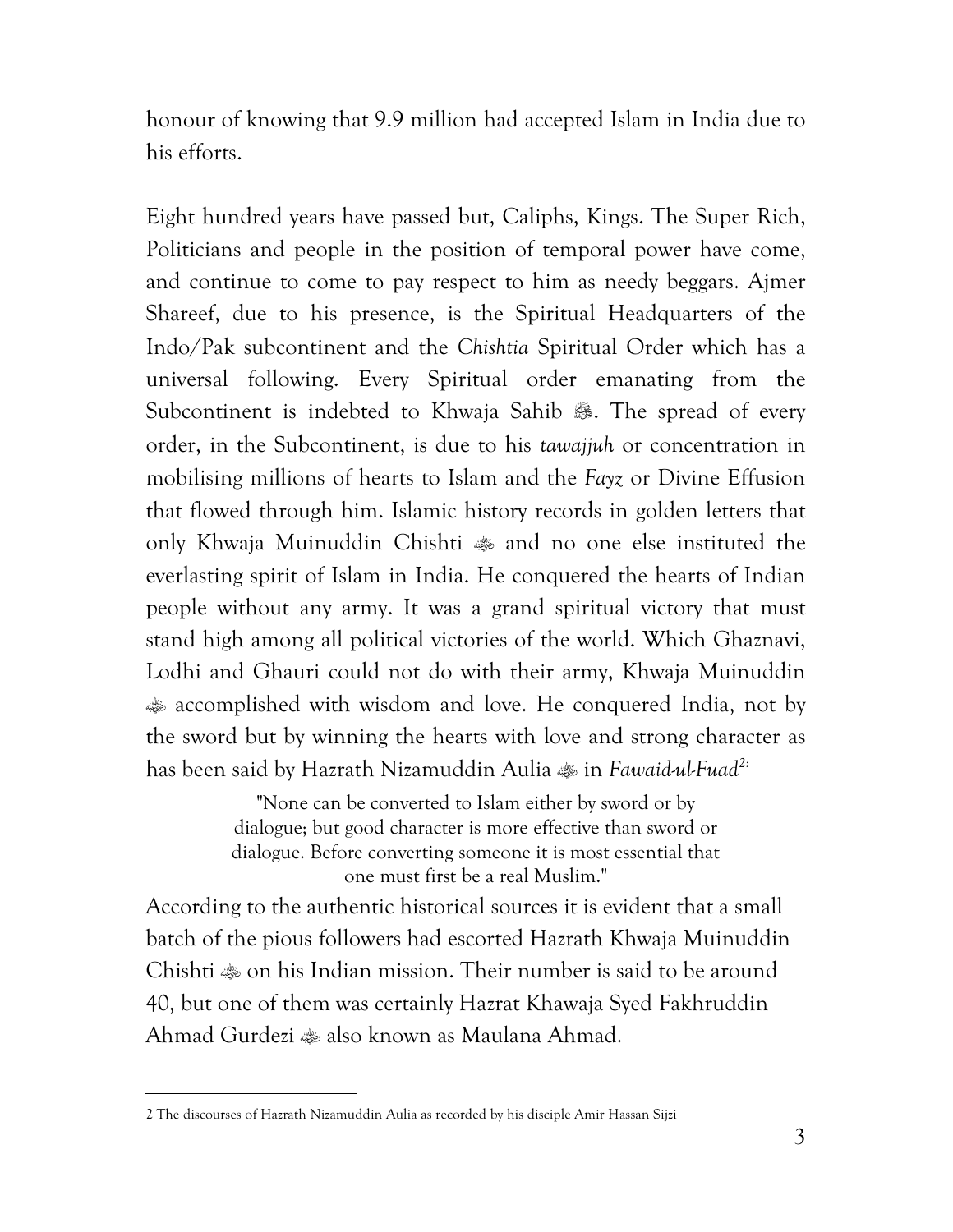When Hazrath Khwaja Muinuddin proceeded for India, his spiritual guide Hazrath Khwaja Uthman Haruni asked him to take one of his blood relations and follower, Hazrath Khwaja Fakhruddin Gurdezi along with him. Hazrath Khwaja Syed Fakhruddin Gurdezi, the *khadim - e- khas* used to serve Hazrath Khwaja Muinuddin Chishti day in and out. The descendants of Hazrath Khwaja Fakhruddin Gurdezi  $\frac{1}{200}$  are the present *khadim* community.

Syed Fakhruddin stayed with Khwaja Sahib up to his last breath and when Khwaja Sahib kept himself busy in prayer and meditation or in seclusion for a number of days he looked after the affairs and management of the *Khanqah* (Spiritual Centre) and *Langar Khana* (Food Kitchen). Hazrath Syed Fakhruddin Gurdezi  $\ast$  passed into the Realm of Divine Beauty at Ajmer, on 25th of Rajab 642 A.H./1245, nearly a decade after the passing of Hazrath Khwaja Gharib Nawaz and was buried near *Mazar - e- Pak* of Khwaja Sahib in the *Hujra*, which is known as "*Tosh - e- Khana*" (Toshak - Khana). His annual Urs is celebrated on the 25th of Rajab, with all religious ceremonies by the *Khuddam* (Syedzadgan). The *khuddam* of Khwaja Sahib known as "*Syedzaddgan*" trace their descent from Hazrath Khwaja Syed Fakhruddin Gurdezi  $*$  through his sons, Khwaja Syed Masud  $*$ , Khwaja Syed Mahub Bahlol  $\triangleq$  and Khwaja Syed Ibrahim  $\triangleq$ . Thus the *Khadims* are performing their religious duties as a trust from their forefathers.

Since so much doubts and confusions are being spread in this age of doubt, regarding the Status of Awliya, I would like to clarify this in the light of the Holy Qur'aan and Hadith of the Holy Prophet . Allah <del></del> says in the Holy Qur'aan in the 8th Sura, *al-Anfāl* فَالالْأَن) Spoils of war) in verse 34: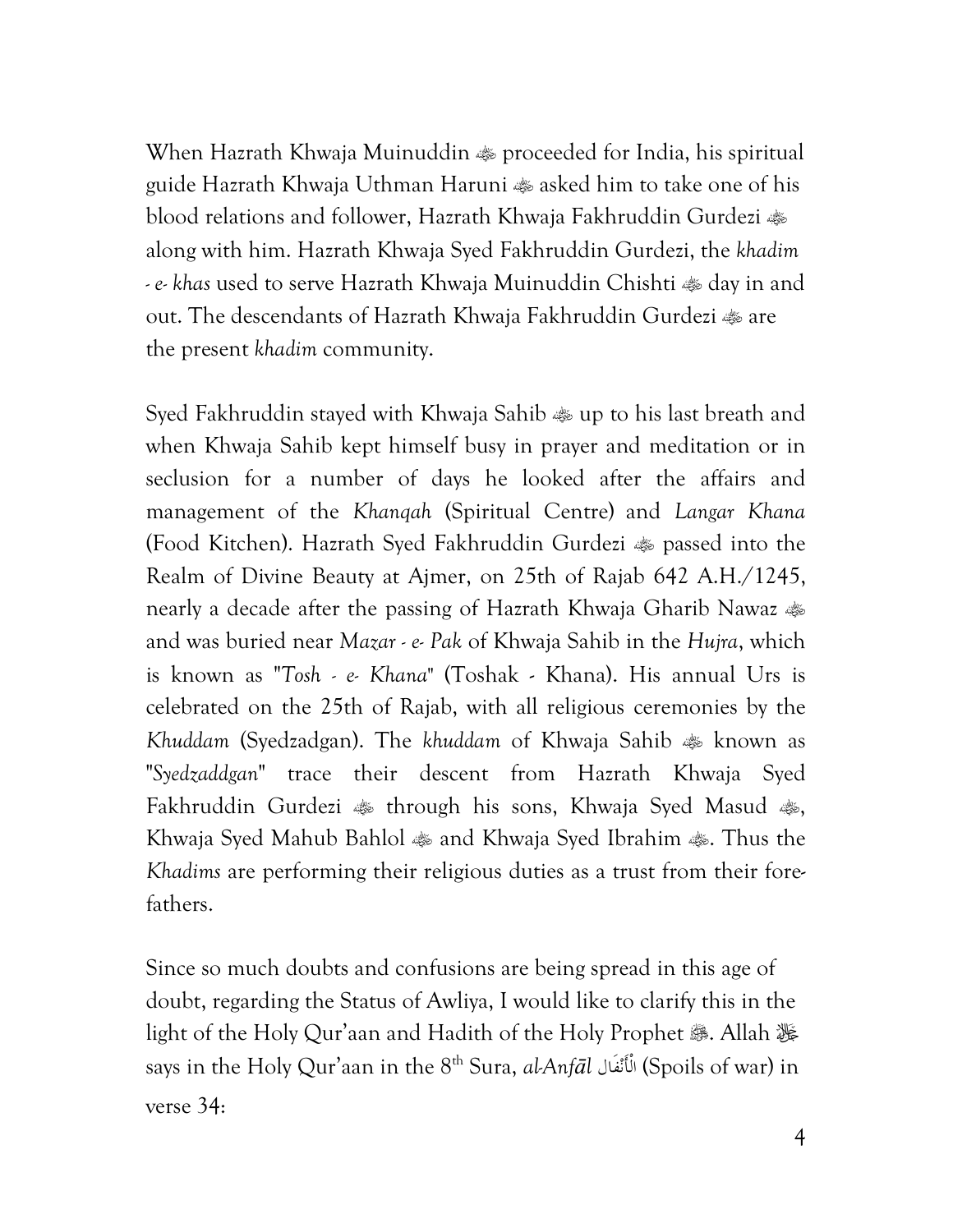### إِنْ أَوليآؤه إِلاَّ الْمتّقُونَ

The guardians of the Sacred Masjid *(Haram)* are only the righteous people

Some people on the basis of this verse propagate that the *Awliya* are not an elite group in the Ummah, since every righteous person (*muttaqi*) is a *wali*. So let us establish that *Awliya Allah* is an elite group within the Ummah akin to the Sahaba and *Ahl al-Bayt<sup>3</sup>* البيت أهل being elite groups. First we turn to the Hadith Collections of *Sahih al-Bukhari* البخاري صحيح 4 and *Sahih Muslim* مسلم صحيح 5 . I quoted two verses from the Holy Qur'aan the 10th Sura, *Yunus* (Jonah), سُنـوي in verse 63:

أَلاَ إِنَّ أَوْلِيَاءَ اللَّهِ لاَ خَوْفٌ عَلَيْهِمْ وَلاَ هُمْ يَحْزَنُونَ

Beware! Verily, the friends of Allah  $\frac{100}{100}$  will not have any fear, nor will

they grieve.

And the the 19th Sura, Maryam (Mary) ميرم in verse 96:

 $\overline{a}$ 

إِنَّ الَّذِينَ آمَنُوا وَعَمِلُوا الصِّالِحَاتِ سَيَجْعَلُ لَهُمُ الرِّحْمَنُ وُدًّا

Surely, those who believed and did pious deeds, the Most Kind (Lord) will create love for them in the hearts (of the people).

قَالِ كَالِهُمُ الرِّحْمَنُ وُدًّا Allah ﷺ will create love for them in the hearts (of the people). Many righteous Muslims, kings and poor, have passed away over these 800 years but is their remembrance and love entrenched in the people's hearts but the elite group called *Awliya* are still revered and

 $^3$  Family of the Blessed House of the Holy Prophet Muhammad  $\textcircled{\tiny{\textbf{B}}},$  which included the Blessed Five and all the wives of the Holy Prophet Muhammad .

 $^4$  The Sahih of al-Bukhari (صحيح البخاري), as it is commonly referred to as, is one of the Six major Hadith collections of Sunni Islam. These prophetic traditions, hadith were collected by the Muslim scholar Muhammad ibn Ismail al-Bukhari (810-870) and published during his lifetime. Most Sunni Muslims view this as their most trusted collection of hadith and it is considered the most authentic book after the Qur'aan. The actual title of the book is: *al-Jaami' al-Sahih al-Musnad al-Mukhtasar min Umur Rasool Allah wa sunanihi wa Ayyamihi*. [ The Abridged Collection of Authentic Hadith with Connected Chains regarding Matters Pertaining to the Holy Prophet  $\mathcal{F}$ , His practices and His Times].

<sup>5</sup> Sahih Muslim مسلم صحيح, full title "*Al-Musnadu Al-Sahihu bi Naklil Adli*") is one of the Six major collections of the hadith in Sunni Islam, oral traditions relating to the words and deeds of the Holy Prophet Muhammad 8. It is the second most authentic hadith collection according to Sunni Muslims, the most authentic book of hadith after *Sahih Al-Bukhari*. It was collected by Muslim ibn al-Hajjaj, also known as Imam Muslim(206-261 AH/.821-875 CE).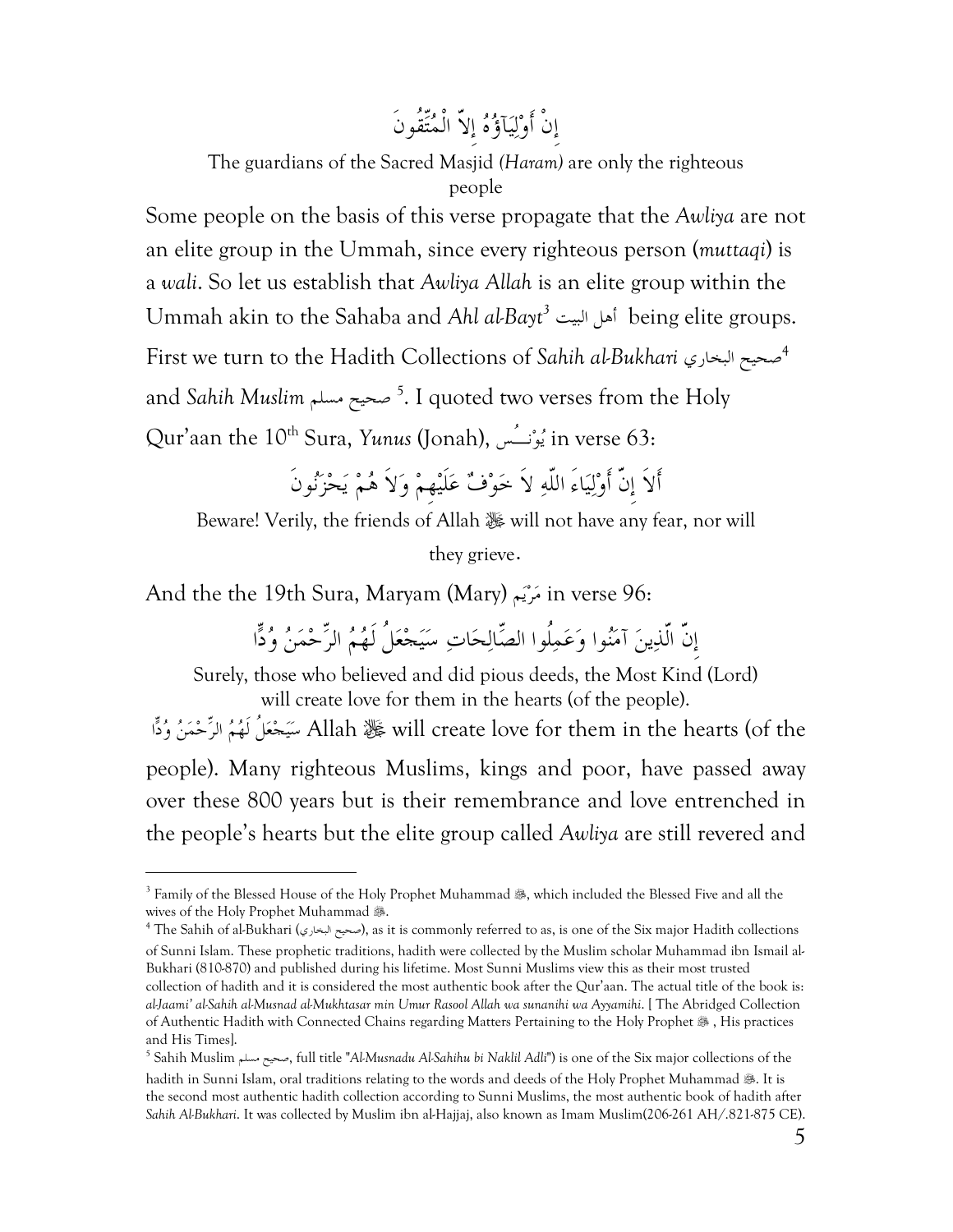loved. Let's clarify these hadith from the books of Hadith. Allah preserved the meaning of the Quran by explaining some of its generalities within the Quran itself and by entrusting the *Tafsir*  (explanation) of the remainder to His final Messenger, Muhammad ... Allah - says in 16th Sura, Sura *Nahl* (the Bee) لحالن in verse 44:

لتبيِّن للنّاسِ ما نزِّلَ إِلَيهِم ولَعلَّهم يتفَكَّرونَ

We have revealed to you (Beloved Prophet .) the Glorious Reminder (the Qur'an) so that you may explain clearly to people (the message and the commandments) that have been sent down to them and that they may contemplate.

When a hadith appears in both collections of Sahih Bukhari and Muslim, it is called *Mutafak Alai* (Agreed upon by Imam Bukhari and Muslim)<sup>6</sup>. Such a hadith has a status that no Scholar can reject it.

حدثنا محمد بن مقاتل أحبرنا عبد الله أحبرنا معمر عن همام بن منبه عن أبي هريرة رضي الله عنه قال ٍ قال رسول الله صلى الله عليه وسلم أول زمرة تلج الجنة **صورم على صورة القمر ليلة البدر** لا يبصقون فيها ولا يمتخطون ولا يتغوطون آنيتهم فيها الذهب أمشاطهم من الذهب والفضة ومجامرهم الألوة ورشحهم المسك ولكل واحد منهم زوجتان يرى مخ سوقهما من وراء اللحم من الحسن لا اختلاف بينهم ولا تباغض قلوم قلب واحد يسبحون االله بكرة وعشيا

Narrated Abu Huraira: Allah's Apostle said, "**The first group (of people) who will enter Paradise will be (luminious) like the moon**  when it is full. They will not spit or blow their noses or relieve nature.

Their utensils will be of gold and their combs of gold and silver; in their centers the aloe wood will be used, and their sweat will smell like musk. Every one of them will have two wives; the marrow of the bones of the wives legs will be seen through the flesh out of excessive beauty.

They ( i.e. the people of Paradise) will neither have differences nor hatred amongst themselves; their hearts will be as if one heart and they will be glorifying Allah 3 in the morning and in the evening."

<sup>6</sup> A hadith which appears both in the collection of *Sahih* صحيح Bukhari and *Sahih* صحيح Muslim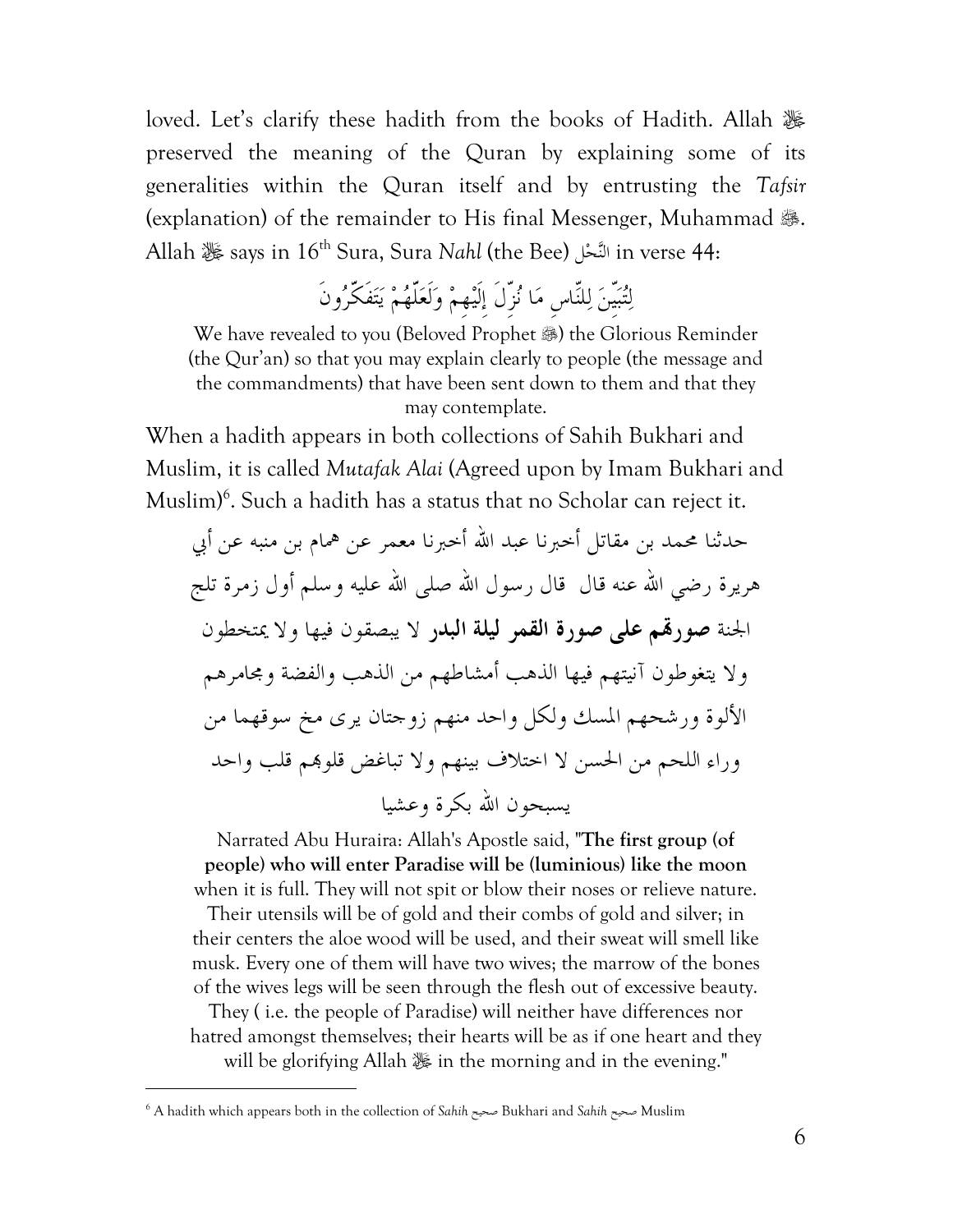[Sahih Bukhari, Volume 4; Darussalam Publishers; July 1997; Saudi Arabia; Volume 4; The Book of the Beginning of Creation; Page 292; Hadith No 3245] Also in Sahih Muslim in The Book of *Jannah*.

Remember according to the commentators of this Hadith this first group will enter *Jannah* prior to Judgment beginning. The Hadith is: Narrated Ibn 'Abbas: The Prophet said, "The people were displayed in front of me and I saw one prophet passing by with a large group of his followers, and another prophet passing by with only a small group of people, and another prophet passing by with only ten (persons), and another prophet passing by with only five (persons), and another prophet passed by alone. And then I looked and saw a large multitude of people, so I asked Gabriel, "Are these people my followers?' He said, 'No, but look towards the horizon.' I looked and saw a very

large multitude of people. Gabriel said. 'Those are your followers, and those are seventy thousand (persons) in front of them **who will neither have any reckoning of their accounts nor will receive any punishment**.' I asked, 'Why?' He said, 'For they used not to treat themselves with branding (cauterization) nor with *Ruqya* and not to see evil omen in things, and they used to put their trust (only) in their Lord." On hearing that, 'Ukasha bin Mihsan got up and said (to the Prophet), "Invoke Allah to make me one of them." The Prophet said, "O Allah, make him one of them." Then another man got up and said (to the Prophet), "Invoke Allah to make me one of them." The Prophet said, 'Ukasha has

preceded you."

[Sahih Bukhari, Volume 8; Darussalam Publishers; July 1997; Saudi Arabia; The Book of the *Ar-Riqaaq* (Softening of the hearts); Page 294; Hadith No 6542] There is also another Hadith in Bukhari in the same chapter that says:

حدثنا محمد بن أبي بكر المقدمي حدثنا فضيل بن سليمان عن أبي حازم عن سهل بن سعد رضي الله عنه عن النبي صلى الله عليه وسلم قال **ليدخلن من أمتي سبعون ألفا أو سبع مائة ألف** لا يدخل أولهم حتى يدخل آخرهم **وجوههم على صورة القمر ليلة البدر**

Narrated Sahl bin Sad: The Prophet said, "Verily! **70,000 or 700,000** of my followers will enter Paradise altogether; so that the first and the last amongst them will enter at the same time, and **their faces will be glittering like the bright full moon**."

[Sahih Bukhari, Volume 4; Darussalam Publishers; July 1997; Saudi Arabia; Volume 4; The Book of the Beginning of Creation; Page 293; Hadith No 3247]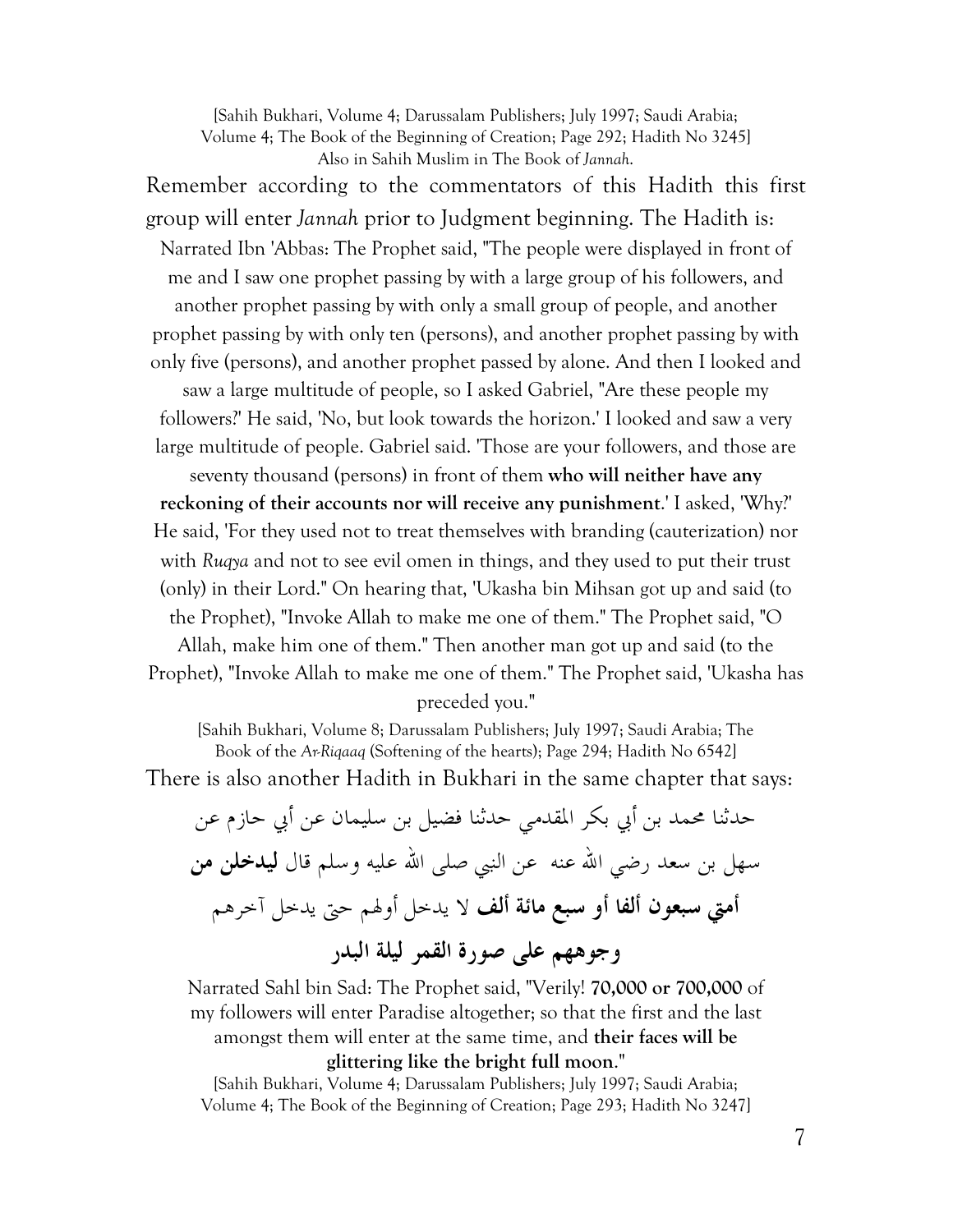The **their faces will be glittering like the bright full moon** can be taken literally or figuratively for one can see that Khwaja Sahib still shines like a luminous guiding moon. Here an elite group of 70 000 or 700 000 are being spoken of. Their eating utensils and combs will be of gold and silver and their perspiration will be fragrant like musk. There will be no enmity or hatred amongst them. This is a very important point for amongst people of 'externally derived knowledge' there are conflicts but the *Awliya* who possess 'divinely bestowed knowledge' in there pure, sincere, truthful hearts live harmoniously with one another. Despite belongings to different Sufi Orders and possessing different methodologies in their attainment of proximity to Allah . there will never be conflicts and hatred amidst the *Awliya*. They are like different flowers from the same garden.

عَنْ أَبِي هُرَيْرَةَ رضي الله عنه قَالَ : قَالَ رَسُوْلُ اللهِ صلى الله عليه وآله وسلم : إِنَّ اللهَ ۖ قَالَ : مَنْ عَادَي لِي وَلِيًا، فَقَدْ آذَنْتُهُ بِالْحَرْبِ، وَمَا تَقَرَّبَ إِلَيَّ عَبْدِي بِشَيءِ أَحَبَّ إِلَيَّ مِمَّا افْتَرَضْتُ عَلَيْهِ، وَمَا يَزَالُ عَبْدِي، يَتَقَرَّبُ إِلَيَّ بِالنَّوَافِلِ حَتَّى أُحِبَّهُ، فَإِذَا أَحْبَبْتُهُ : كُنْتُ سَمْعَهُ الَّذِي يَسْمَعُ بِهِ، وَبَصَرَهُ الَّذِي يُبْصِرُ بِهِ، ويده الَّتي يبطش بِها، ورِجلَه الَّتي يمشي بِها، وإنْ سأَلَنِي، لَأُعطينه، ولَئنِ اسْتَعَاذَني، لَأُعِيذَنَّهُ، وَمَا تَرَدَّدْتُ عَنْ شَيءٍ أَنَا فَاعِلُهُ تَرَدُّدِي عَنْ نَفْسِ الْمُؤْمِنِ، .يکْره الْموت وأَنا أَکْره مساء ته .رواه الْبخارِي وابن حبانَ

Hazrath Abu Hurraira narrates that the Holy Prophet Muhammad reported that Allah - has said: Whosoever bears enmity towards an intimate friend of Mine (wali) I declare war on him.; and no servant of mine can attain intimacy with Me with anything better than what I have made obligatory upon him; and My servant continues to seek nearness to Me with optional devotions until I begin to love him. [My servant accomplishes all the *fara'id* and then he seeks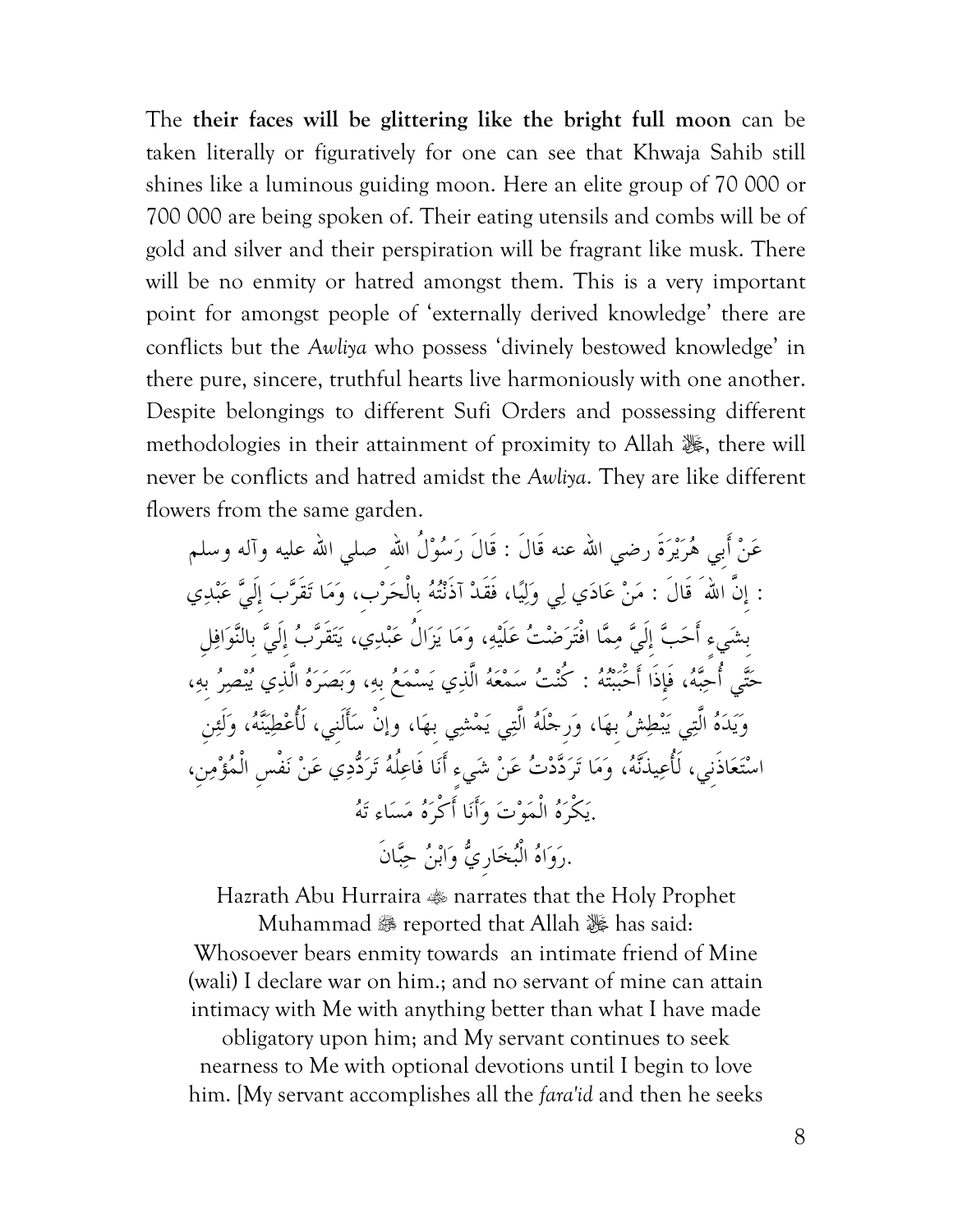my nearness by abundance in the field of *Nafa'il* ( optional virtues ) *(Yatakarrabu ilaia bin nawaafil)* I make him my beloved] When I love him *(Fa iza ahbabtuhu)* I become (the faculty of) hearing with which he hears *(Fakuntoh samahum lazi yasmahu bihi)* and the (the faculty of) sight with which he sees *(Wa basara hul lazi yubsiru bihi)* and the hand with which he grasps *(wayatahul lazi yabtisu biha)* and the legs with which he walks *(wa rijlahullati yamshi beha)*; and when he asks of Me, I (certainly) grant him and when he seeks refuge in Me, I grant him refuge. I have no greater hesitation for anything than My hesitation to remove the soul of the believer at death who dislikes death-as I dislike grieving him but none has escape from it.

[Sahih Bukhari, Volume 8; Darussalam Publishers; July 1997; Saudi Arabia; The Book of *ar-Riqaaq* (softening of the hearts); Page 275; Hadith No 6502] [Imam an-Nawawi  $\text{dS}^7$  has also included it as the 38<sup>th</sup> Hadith in His collection of 40 hadith]

Allah  $\mathcal{H}$ , is Most Loving, and does not just declare war on any of His servants. Here He is stating that if one shows enmity towards any *wali* وَلِيًا, even of a low status, He declares war on such a person. What will be the position of him who shows enmity to a *wali* of such a high status like Khwaja Sahib, who is the regulator of a circuit of great *awliya*? Many people say that one should only direct ones love to Allah -, thus whosoever directs love to Khwaja Sahib, one has committed polytheism (shirk). Allah ﷺ says هجلُّ (I love this wali). Allah للَّهُ says, 'I love Khwaja Muinuddin and all my *Awliya*'. So if we love, these intimate beings of Allah 3, who He loves, and are abused, what these abusers say of Allah -, loving them? We are fulfilling the *Sunnah* or practice of Allah . by loving them. Our salaah, fasting, zakat, hajj etc. are

 $^7$  Abu Zakaria Muhiuddin Yahya Ibn Sharaf al-Nawawi (1234 – 1278) أبو زكريا يحيى بن شرف النووي, popularly known as *al-Nawawi*, or Imam Nawawi (631 - 676 A.H. / 1234 - 1278 CE), was a Sunni Muslim author on *Fiqh* and *hadith*. His position on legal matters is considered the authoritative one in the *Shafi'i Madhhab*. He was born at Nawa near Damascus, Syria. As with many Arabic and Semitic names, the last part of his name refers to his hometown.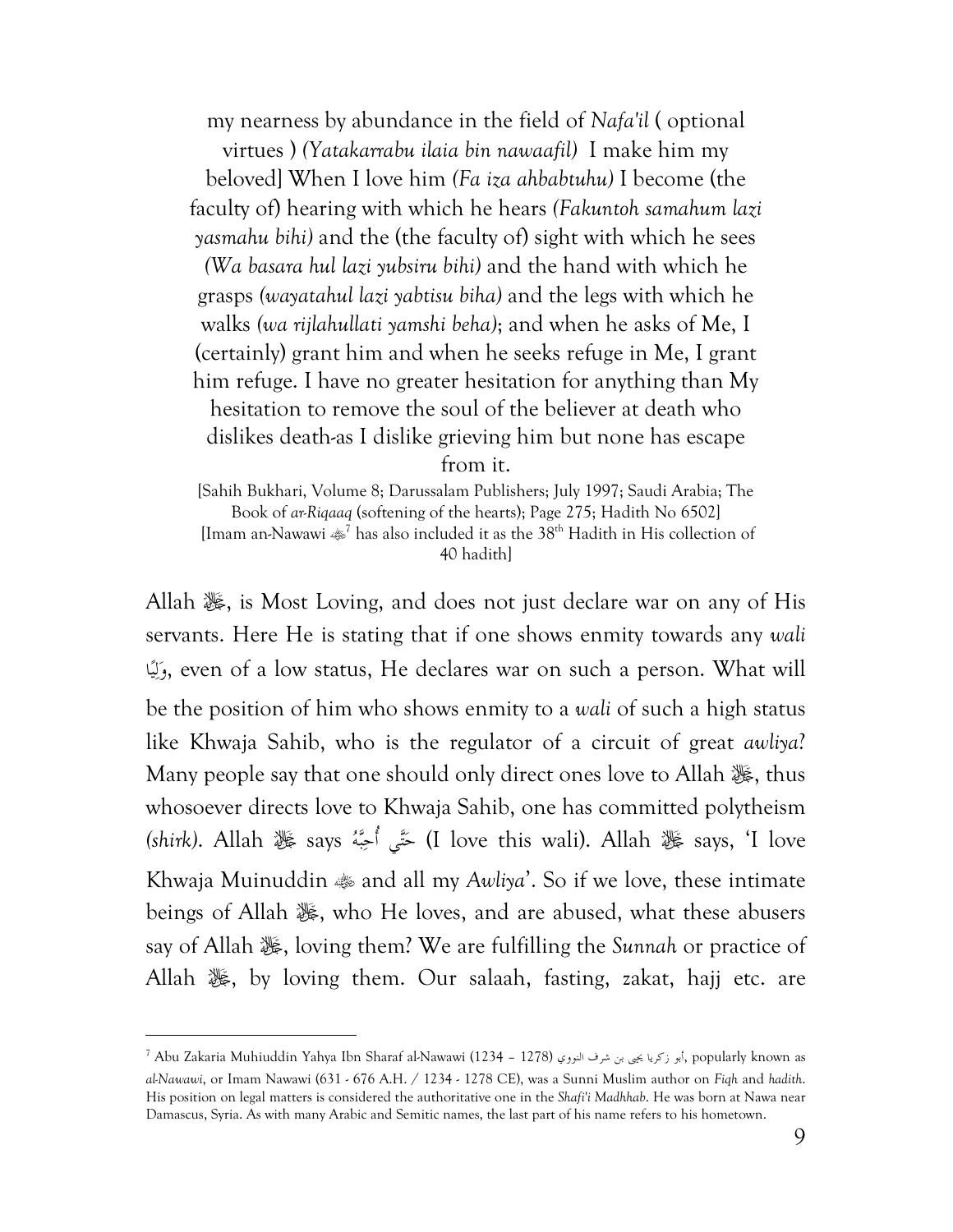fulfilling the order of Allah  $\mathcal{H}$  and not His practice. There are two acts only which are the practice of Allah - *(Sunnatte Illahi)*; firstly to ceaselessly send salutations upon His Beloved, Holy Prophet  $\mathcal{L}$  and secondly to love His Awliya. An order of Allah - is necessary to carry out. It is for His servants and above His Majesty to perform it. That act which Allah  $\frac{1}{2}$  himself performs and asks us to participate in it with Him, has a higher status than just an act he orders us to perform, because it is His order and His practice. So those who love the *Awliya* are blessed by Allah 3% to love them. So those that don't possess this love for the *Awliya* in their hearts, are actually those whose hearts Allah **»** has found not worthy of carrying this love. Then Allah » says 'when I begin loving My intimate friend' (هتببْأَح فَإِذَا( . Some people who reject hadith may ask if it is in the Holy Qur'aan that Allah . showers His love on His servants? Yes! It is. Read the 5th Sura, al-Mā'idah ةدآئالْم (the Table spread) verse 54:

يحبّهم ويحبّونه

He will (Himself) love them and in turn they will love Him So Allah - is saying that first, He loves them and then their love for Him is increased. So when Allah  $\mathcal{H}$  says 'when I begin loving My intimate friend' (هَإِذَا أَحْبَبْتُهُ), the result is:

I become (the faculty of) hearing with which he hears and كُنْتُ سَمْعَهُ الَّذِي يَسْمَعُ بِهِ *(Fakuntoh samahum lazi yasmahu bihi*) the (the faculty of) sight with which he sees (Wa basara hul lazi yubsiru bihi) وَبَصَرَهُ الَّذِي يُنْصِرُ بِهِ (yubsiru bihi grasps (wayadahul lazi yabtisu biha) وَيَدَهُ الَّتِي يَنْطِشُ بِهَا  $\,$ and the legs with which he walks (wa rijlahullati yamshi beha) وَرِجْلَهُ الَّتِي يَمْشِي ابِه ;and when he asks of Me, I (certainly) grant him وإنْ سأَلَنِي، لَأُعطينه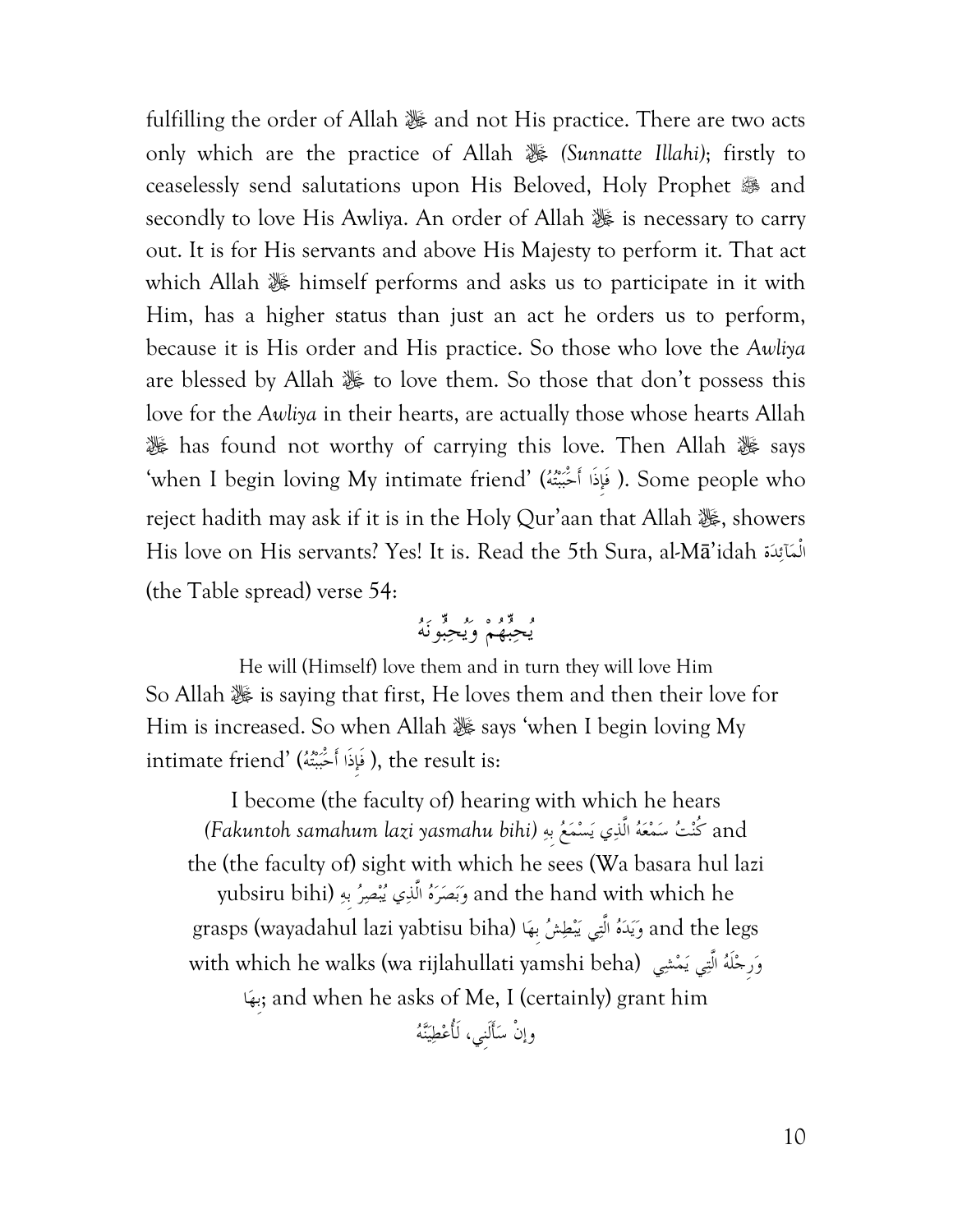This very hadith is in many books with variations and additions. Imam Haakim (d.403AH)<sup>8</sup> records a hadith, that he grades as very strong, in which it narrated by Zayd bin Aslam  $\ast$  from his father:

 Hazrath Umar Farouk left his house and went to the *Masjid an-Nabawi* and found Hazrath Muadh ibn Jabal crying at the Blessed grave of the Holy Prophet . Hazrath Umar Farouk asked Hazrath Muadh ibn Jabal as to the reason for his crying. Hazrath Muadh ibn Jabal  $\frac{1}{200}$  said, 'I had heard a hadith from the Holy Prophet  $\mathcal{F}$  and recalling it is making me cry. Hazrath Umar Farouk asked him as to which hadith it was. He replied, 'The Holy Prophet  $\mathcal{L}$  said, 'Even a small bit of ostentation (showing off) is *Shirk* and those who show enmity to my *Awliya* has declared war with Allah -, for surely Allah - loves His *Awliya*. The hadith continues to describe the Awliya as having hearts that are like lamps in the darkness.

[Haakim; al-Mustadrak 1<sup>st</sup> Chapter; page 44; Hadith number 4] Hazrath Anas ibn Malik narrates in Imam Tirmidhi<sup>9</sup> (209 AH - 279 AH) collection and also in Haakim; al-Mustadrak and many other books of Hadith f which I present t you a summation. Allah 35 says:

Whosoever slightly disrespects My wali and causes slight hurt to them has transgressed what I have made forbidden (*haraam*) and transgressed against the limits set by Me. When you come in the presence of My *wali* then lower your shoulders out of respect, connect your heart with their hearts and do not speak. If you don't do this then you are at war with Me. I am

<sup>8</sup> Abu Abd-Allah Muhammad ibn Abd-Allah al-Hakim al-Nishaburi (d. 403 AH) was a Sunni scholar and the leading traditionist of his age, frequently referred to as the "Imam of the Muhaddithin" or the "Muhaddith of Khorasan."

<sup>9</sup> Abū Īsā Muhammad ibn Īsā ibn Surat ibn Mūsā ibn ad-Dahhāk as-Sulamī at-Tirmidhī (824-892, i.e. 209 AH - 13 Rajab 279 AH) was a collector of hadith. He was born and died in Bâgh (meaning 'Garden'), a suburb of Termez (Tirmidh), Khurasan - Persia, in present day Uzbekistan.He wrote the Sunan al-Tirmidhi, one of the six canonical hadith compilations used in Sunni Islam. Starting at the age of twenty, he traveled widely, to Kufa, Basra and the Hijaz, seeking out knowledge from, among others, Qutaiba ibn Said, Bukhari, Imam Muslim and Abu Dawud. Tirmidhī was blind in the last two years of his life. Tirmidhi is buried in Sherobod, 60 kilometers north of Termez. He is locally know as Iso At Termizi or Termiz Ota (Father of Termez City).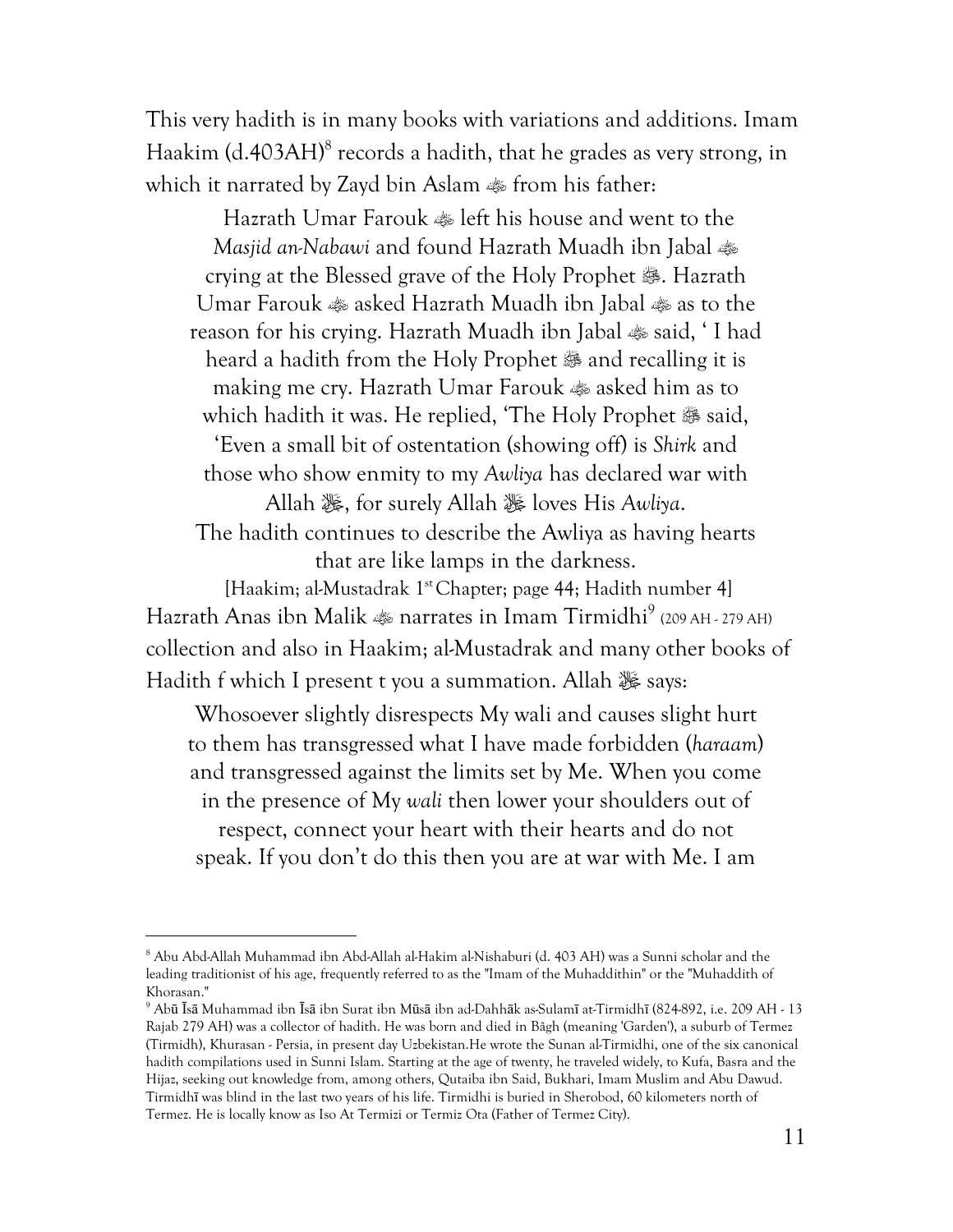swift in retaliation against one who disrespects My Awliya. I have taken on Myself the defense of My *wali*.

So this showing of respect by adopting a posture of bowing in the presence of a *wali* or at his *mazaar* is a command of Allah  $\frac{366}{100}$  as recorded in Abu Nu'aim Isfahani's<sup>10</sup> (334-430 AH) *Hilyat-ul Awliya Wa Tabaqat al-Asfiya*<sup>11</sup> (The Beauty of the Righteous & Ranks of the Elite).

In the Sunan of Abu Da'ud *al-Sijistani* (202AH-275AH)<sup>12</sup>, Imam Al-Nasa'i<sup>13</sup>  $(214AH - 303 AH)$ , Sahih Ibn Hibban<sup>14</sup> and many collections it is reported:

عَنْ عُمَرَ بْنِ الْخطَّابِ رضي الله عنه قَالَ : قَالَ النَّبِيُّ صلي الله عليه وآله وسلم : إِنَّ مِنْ عِبَادِ الله ۖ لَأُنَاسًا مَا هُمْ بِأَنْبِيَاءَ وَلَا شُهَدَاءَ يَغْبِطُهُمُ الْأَنْبِيَاءُ وَالشُّهَدَاءُ يَوْمَ الْقِيَامَةِ بِمَكَانِهِمْ مِنَ اللهِ . قَالُوْا : يَا رَسُوْلَ اللهِ ! تُخْبِرُنَا مَنْ هُمْ؟ قَالَ : هُمْ قَوْمٌ تَحَابُّوْا بِرُوْحِ اللهِ عَلَي غَيْرِ أَرْحَامٍ بَيْنَهُمْ، وَلَا أَمْوَالٍ يَتَعَاطُوْنَهَا، فَوَالله ۚ إِنَّ وُجُوهُهُمْ لَنُورٌ وَإِنَّهُمْ لَعَلَي نُوْرٍ، لَا يَخَافُونَ إِذَا خَافَ

 $10$  Abu Nu'aim Isfahani (334-430 AH). He is the author of Hilyat al-Awliya. He passed away in Baghdad at the age of 80. He did a lot of work on the critical study of Muslim Traditions.

<sup>&</sup>lt;sup>11</sup> Al Haafiz Abu Na'im al-Isfahaani (336-430 A.H./ 948-1038 C.E.) is the author of this renowned book)

<sup>&</sup>lt;sup>12</sup> Abu Da'ud (817/ 888), full name Abu Da'ud Sulayman ibn Ash`ath al-Azadi al-Sijistani: He was born in Sijistan, now known as Sistan in south-western Afghanistan. He was a noted Persian/ Khurasani collector of hadith (sayings/traditions of Muhammad), and wrote the third of the six canonical hadith collections recognized by Sunni Muslims, Sunan Abi Da'ud. He was primarily interested in law, and as a result the collection by him focuses largely on legal ahadith. From about 50,000 ahadith, he chose 4,800 for inclusion in his work based on their superior authenticity.

<sup>13</sup> Al-Nasa'i(214 – 303 AH/ ca. 829 – 915 AD/CE), full name Ahmad ibn Shu`ayb ibn Ali ibn Sinaan Abu `Abd ar-Rahmaan al-Nasa'i: He was born in Nas'a, in Khorasan. was a noted collector of hadith (sayings of Muhammad), and wrote one of the six canonical hadith collections recognized by Sunni Muslims, Sunan al-Sughra, or "Al-Mujtaba", which he selected from his "As-Sunan al-Kubra". As well as 15 other books, 6 dealing with the science of hadith.

<sup>&</sup>lt;sup>14</sup> Sahih Ibn Hibban is a collection of hadith by Sunni scholar Ibn Hibban. The actual name of this collection is al-Taqasim wa al-Anwa`, however, it is commonly referred to as Sahih ibn Hibban. It has the distinction of being one of small number of collections intended by the respective authors to contain only authentic hadith. The author of this Sahih is Abu Hatim Muhammad ibn Hibban ibn Ahmad al-Tamimi al-Busti, from Bust in Khorasan. He was a prominent *Shafi'i* hadith specialist and prolific author who died in the year 965 C.E. Some authorities in the field of Hadith consider it to be the most authentic hadith collection, after Sahih Bukhari and Sahih Muslim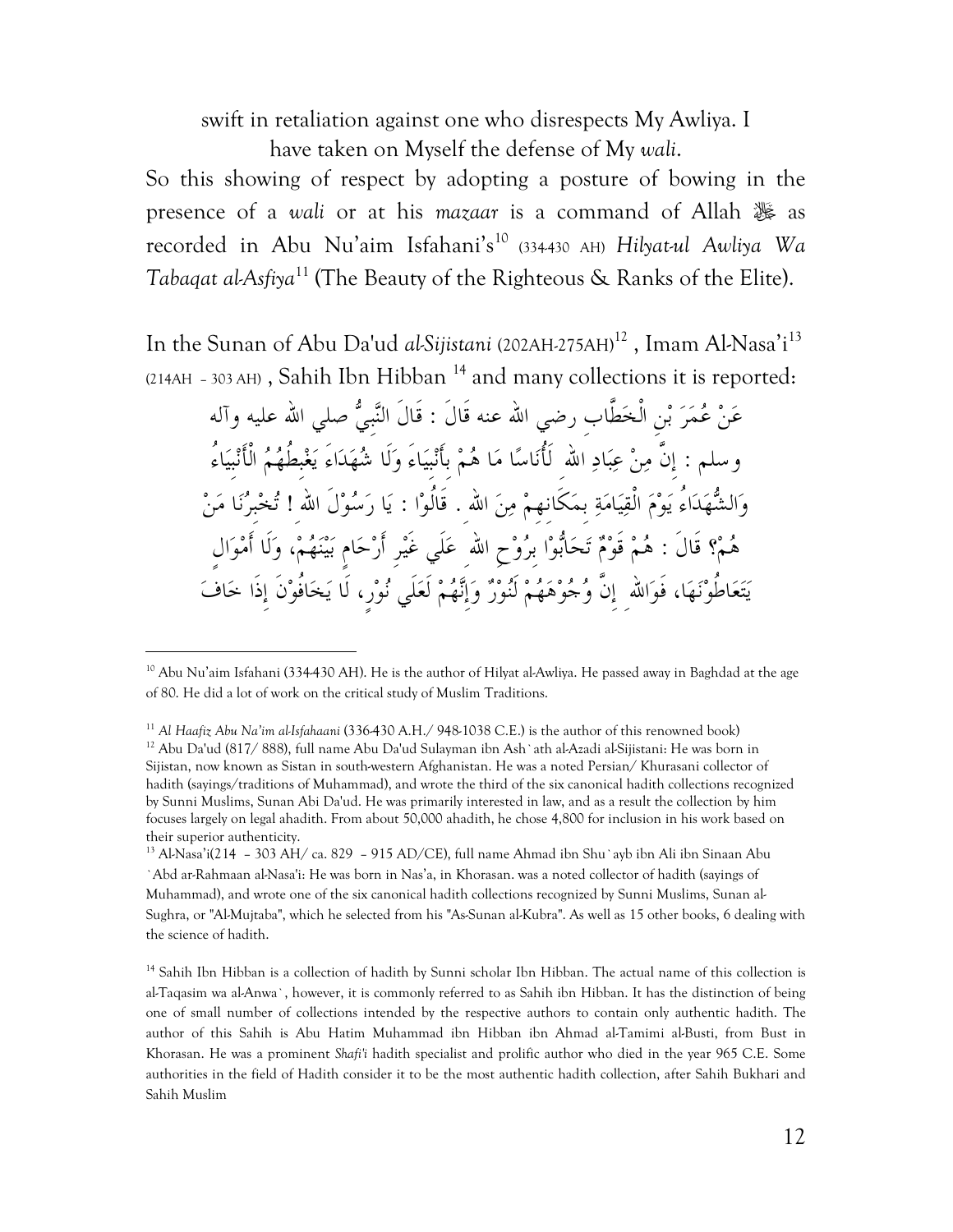الناس، ولَا يحزنونَ إِذَا حزِنَ الناس، وقَرأَ هذه الْآيةَ : ( إِنَّ أَلاَ أَوليآءَ لَا اللهِا خوف علَيهِم ولَا هم يحزنونَ) رواه أَبوداود والنسائي .

الحديث رقم 82 : أخرجه أبو داود في السنن، کتاب : البيوع، باب في: الرهن، 3 : 288 ، الرقم : 3527 ، والنسائي في السنن الکبري، سورة يونس، 6 / 362 ، الرقم : 11236 ، والبيهقي في شعب الايمان، 6 / 486 ، الرقم : .8998 Hazrath Umar  $\triangleq$  reported the Holy Prophet  $\triangleq$  as saying: There are people from the servants of Allah  $\frac{160}{160}$  who are neither prophets nor

martyrs; the prophets and martyrs will envy them on the Day of Resurrection for their rank from Allah 3. They (the people) asked: Tell us, Apostle of Allah, who are they? He replied: They are people who love one another for the spirit of Allah  $\mathcal{L}$  (without having any mutual kinship and giving property to one). I swear by Allah 涨, their faces will glow and they will be (sitting) on (pulpits of) light. They will have no fear (on the Day) when the people will have fear, and they will

not grieve when the people will grieve.

He then recited the following Qur'anic verse:

أَلاَ إِنَّ أَوْلِيَآءَ الله لَا خَوْفٌ عَلَيْهِمْ وَلَا هُمْ يَحْزَنُوْنَ

"Behold ! Verily for the friends of Allah there is no fear, nor shall they grieve." (Sura Yunus, verse 62)

In this narration recorded by Imam Ahmad ibn Hanbal  $\frac{1}{2}$  (164 - 241 AH) it is stated that the Holy Prophet was on the *Minbar* when he said this. One of the Sahaba went forward hands raised as if in *dua* and asked the Holy Prophet & to describe them. He said that Allah  $*$  will Himself seat them on these pulpits of *nur*.

There is another hadith in Sahih Bukhari and Muslim thus called *Mutafak Alai* (Agreed upon by Imam Bukhari and Muslim). Allah - infuses the love of His Intimate friends (*Awliya*) into the hearts of believers via Hazrath Jibra'eel : 15

الحديث رقم 80 : أخرجه البخاري في الصحيح، کتاب : بدء الخلق، باب : ذکر الملائکة، 3 / 1175 ، الرقم : 3037 ، وفي کتاب : الأدب، باب : المقَة اللها من تعالي، <sup>15</sup> 5 / 2246، الرقم : 5693، وفي کتاب : التوحيد، باب : کلام الرب مع جبريل ونداء الله الملائکة، 6 / 2721، الرقم : 7047، ومسلم في الصحيح، کتاب : البر والصلة والآداب، باب : إذا أحب الله عبدا حببه إلي عباده، 4 / 2030، الرقم : 2637، ومالك في الموطأ، 2 / 953، الرقم : 1710.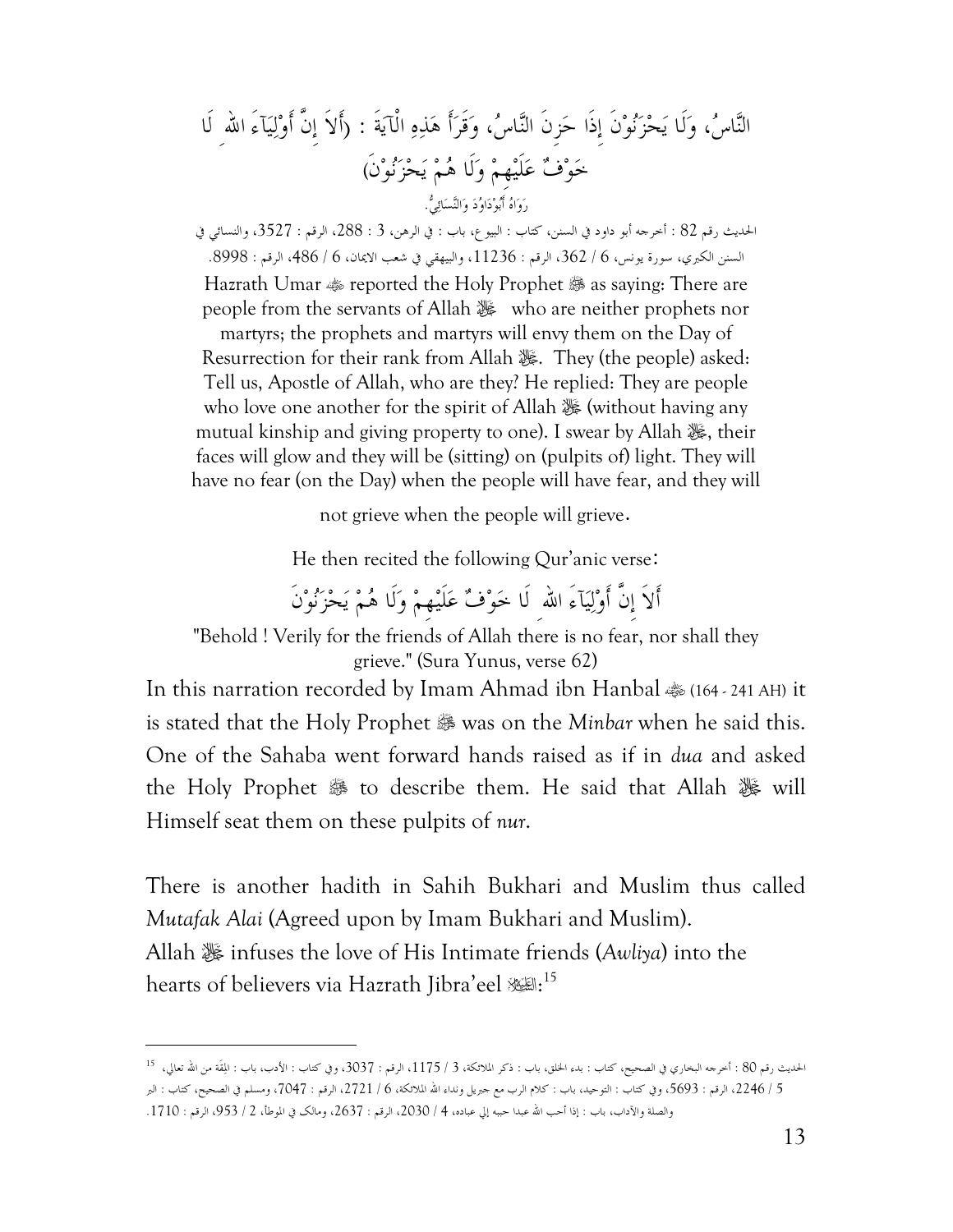عَنْ أَبِي هُرَيْرَةَ رضي الله عنه عَن النَّبِيّ صلي الله عليه وآله وسلم قَالَ : إِذَا أَحَبَّ اللهُ الْعَبْدَ نَادَي جبْرِيْلَ : إِنَّ اللهَ ۖ يُحِبُّ فُلَاناً، فَأَحْبِبْهُ، فَيُحِبُّهُ جبْرِيْلُ، فَيُنادِي جبْرِيْلُ فِي أَهْلِ السَّمَاءِ : إِنَّ اللهَ ۗ يُحِبُّ فُلَاناً، فَأَحِبُّوهُ، فَيُحِبُّهُ أَهْلُ السَّمَاءِ، ثُمَّ يُوضَعُ لَهُ الْقَبُولُ فِي الْأَرْضِ. مُتَّفَقٌّ عَلَيْهِ.

Hazrath Abu Hurraira narrates that the Holy Prophet Muhammad **8.** said:

"When Allah  $\ddot{\mathcal{R}}$  loves a person, He calls Jibra'eel  $\ddot{\mathcal{R}}$  and tells him: 'Allah  $\ddot{\mathscr{E}}$  loves so and so you must also love him'; and then Jibra'eel also is infused with this love. Then Jibra'eel makes an announcement to the dwellers of the heavens, 'Allah ﷺ loves so and so'. The dwellers of the Heaven are infused with his love. Then the inhabitants of the earth (past, present and future) are infused with love and reverence for him.

[Sahih Bukhari, Maktaba Dar us Salam, July1997, King Fahd National Library, Vol. 4, The Book of The Beginning of Creation, Chapter 6, Page 276, Hadith Number 3209]

[Sahih Muslim. Maktaba Dar us Salam, Volume 6; The Book of *al-Birr*, Nurturing ties and Manners Page 496; Hadith Number 6705]

In the Jaami at-Tirmidhi, Maktaba Darussalam Publication; 1<sup>st</sup> Edition; November 2007; Volume 5, Chapters on the *Tafsir* of the Holy Qur'aan, Sura Maryam, Page 466; Hadith Number 3161, the same topic is recorded with reference to 19th Sura, Maryam (Mary) ميرم verse 96:

حدثنا قتيبة حدثنا عبد العزيز بن محمد عن سهيل أبي بن صالح عن أبيه عن أبي هريرة أن رسول الله صلى الله عليه وسلم قال إذا أحب الله عبدا نادى جبريل إني قد أحببت فلانا فأحبه قال فينادي في السماء ثم تترل له المحبة في أهل الأرض فذلك قول الله ۖ إِنّ الَّذِينَ آمَنُوا وَعَمِلُوا الصَّالِحَاتِ سَيَجْعَلُ لَهُمُ الرِّحْمَنُ وُدًّا ۖ وإذا أبغض الله عبدا نادى جبريل إني أبغضت فلانا فينادي في السماء ثم تترل له البغضاء في الأرض قال أبو عيسى هذا حديث حسن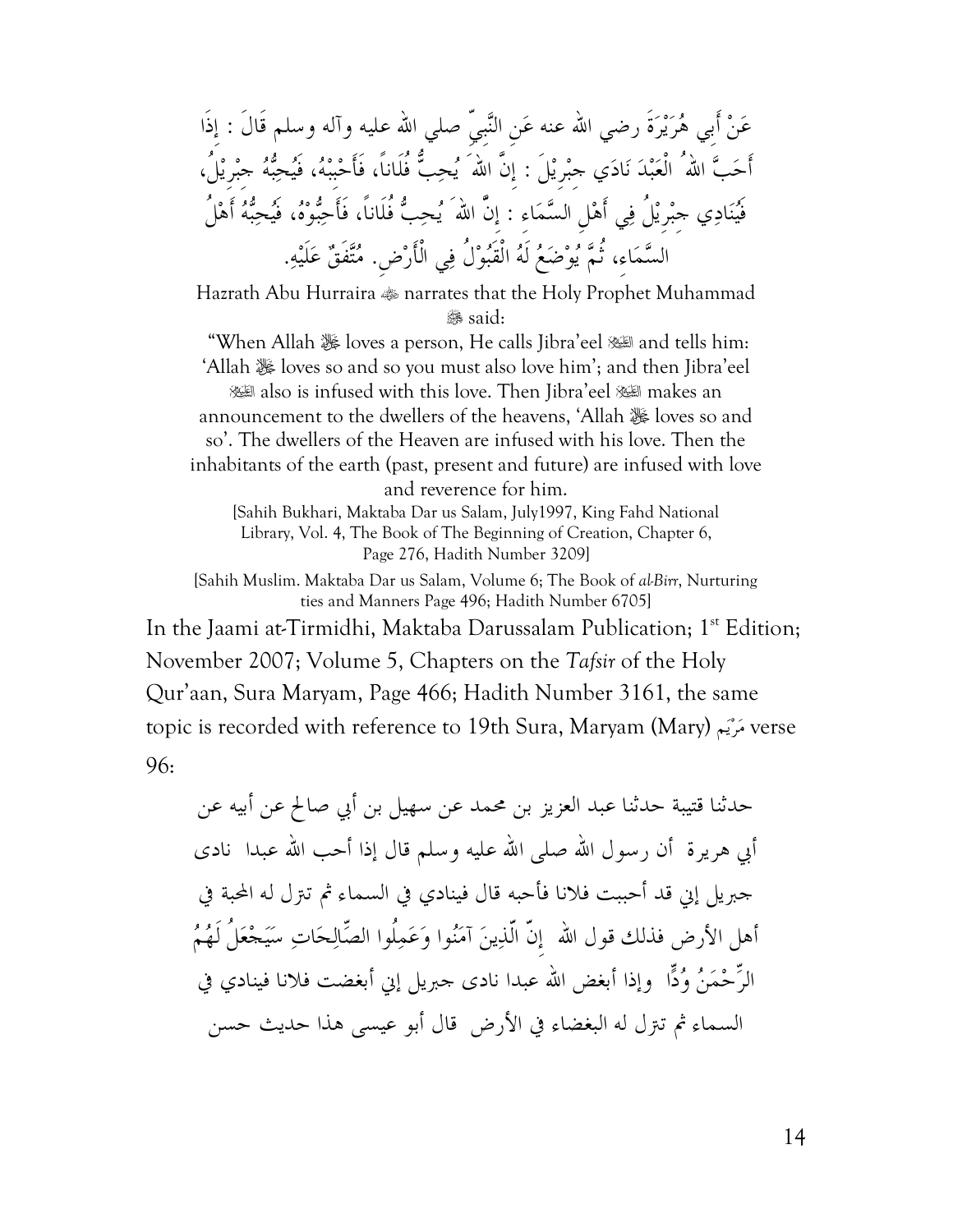صحيح وقد روى عبد الرحمن بن عبد الله بن دينار عن أبيه عن أبي صالح عن أبي هريرة عن النبي صلى الله عليه وسلم نحو هذا

"When Allah ﷺ loves a slave, He calls Jibra'eel لِمَجْ and tells him: 'Indeed I love so-and-so, so, love him' He said: So he makes an announcement to the dwellers of the spiritual strata (The dwellers of the Spiritual Strata are infused with his love). Then the inhabitants of the earth (past, present and future) are infused with love and reverence for him. That is as the saying of Allah  $\ddot{\ddot{\Phi}}$ ;

إِنَّ الَّذِينَ آمَنُوا وَعَمِلُوا الصِّالِحَاتِ سَيَجْعَلُ لَهُمُ الرِّحْمَنُ وُدًّا

Verily, those who believe and work deeds of righteousness, the Most Gracious will grant love for them. And when Allah - hates a slave He calls out to Jibra'eel (saying): 'Indeed I hate so-and-so. So he calls out in

the heavens and then hatred for him descends upon the Earth. So the *silsila* of love starts with Allah ﷺ, then Jibra'eel , then the dwellers of the spiritual strata (*samawaat*) and eventually it is poured into the hearts of chosen hearts in the world. The *Awliya* are also under the constant loving, benevolent gaze of the Holy Prophet . Allah  $\mathcal{H}$ says in the 18th Sura, *al-Kahf* (the Cave) فالْكَه in Verse 28:

واصبِر نفْسك مع الَّذين يدعونَ ربّهم بِالْغداة والْعشيِّ يرِيدونَ وجهه **ولاَ تعد عَيْنَاكَ عَنْهُمْ تُرِيدُ** زِينَةَ الْحَيَاةِ الدِّنْيَا وَلاَ تُطِعْ مَنْ أَغْفَلْنَا قَلْبَهُ عَن ذِكْرِنَا وَاتّبَعَ هواه وكَانَ أَمره فُرطًا

Stay persistently in the companionship of those who remember their Lord morning and evening, ardently seeking His pleasure, (keen on the glimpse of His sight, and eagerly aspiring to glance at His radiant Countenance). **Your (affectionate and caring) looks must not move from them**. Do you seek the charisma of the worldly life (shifting your attention away from these self-denying devotees)? And (also) do not follow him whose heart We have made neglectful of Our remembrance, and who follows but the urge of his (ill-commanding self) and his case has exceeded all bounds

There is another hadith in Sahih Bukhari and Muslim: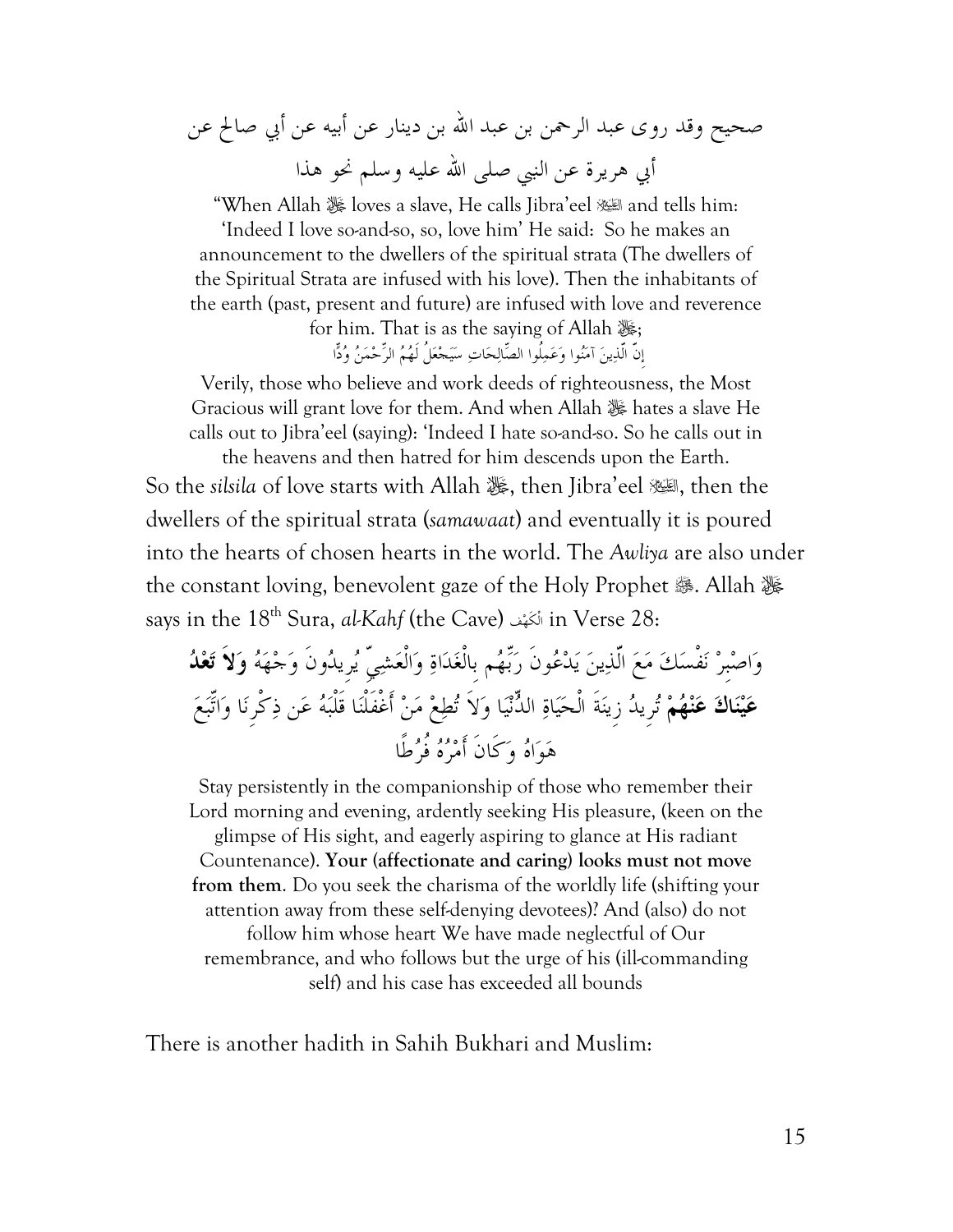حدثنا محمد بن أبي بكر المقدمي حدثنا فضيل بن سليمان عن أبي حازم عن سهل بن سعد رضي الله عنه عن النبي صلى الله عليه وسلم قال **ليدخلن من أمتي سبعون أو ألفا سبع مائة ألف** لا يدخل أولهم حتى يدخل آخرهم **وجوههم على صورة القمر ليلة البدر**

Narrated Sahl bin Sad: The Prophet said, "Verily! **70,000 or 700,000** of my followers will enter Paradise altogether; so that the first and the last amongst them will enter at the same time, and **their faces will be glittering like the bright full moon**."

 [Sahih Bukhari, Volume 4; Darussalam Publishers; July 1997; Saudi Arabia; Volume 4; The Book of the Beginning of Creation; Page 293; Hadith No 3247] حدثنا أبو اليمان أخبرنا شعيب عن الزهري قال حدثني سعيد بن المسيب أن أبا هريرة رضي الله عنه قال ً سمعت رسول الله صلى الله عليه وسلم يقول يدخل الجنة من أمتي زمرة هي سبعون ألفا تضيء وجوههم إضاءة القمر فقام عكاشة بن محصن الأسدي يرفع نمرة عليه قال ادع الله لي يا رسول الله أن يجعلني منهم فقال اللهم اجعله منهم ثم قام رجل من الأنصار فقال يا رسول الله ادع الله أن يجعلني منهم فقال رسول الله سبقك عكاشة

Narrated Abu Huraira: I heard Allah's Apostle saying "From among my followers, a group (70,000) **will enter Paradise without being asked for their accounts**, Their faces will be shining like the moon." 'Ukasha bin Muhsin Al-Asadi got up, lifting his covering sheet and said, "O Allah's Apostle Invoke Allah for me that He may include me with them." The Prophet said! "O Allah! Make him from them." Then another man from Al-Ansar got up and said, "O Allah's Apostle! Invoke Allah for me that He may include me with them." On that Allah's Apostle said, "'Ukasha has preceded you."

 [Sahih Bukhari, Volume 7; Darussalam Publishers; July 1997; Saudi Arabia; The Book of Dress; Page 387; Hadith No 5811]

[Hafiz Ismail ibn Kathir<sup>16</sup> (701AH/774AH)كثير ابن quotes all these hadith in *Tafsir Ibn Kathir* <sup>17</sup> کثير ابن تفسير under the section The Believers will be taken to Paradise Here].

<sup>16</sup> Ismail ibn Kathir كثير ابن was an Islamic scholar. His full name is Abu Al-Fida, 'Imad Ad-Din Isma'il bin 'Umar bin Kathir Al-Qurashi Al-Busrawi. He was born in 1301 CE in Busra, Syria (hence Al-Busrawi). He was taught by Ibn Taymiyya (expounder of Wahabism) in Damascus, Syria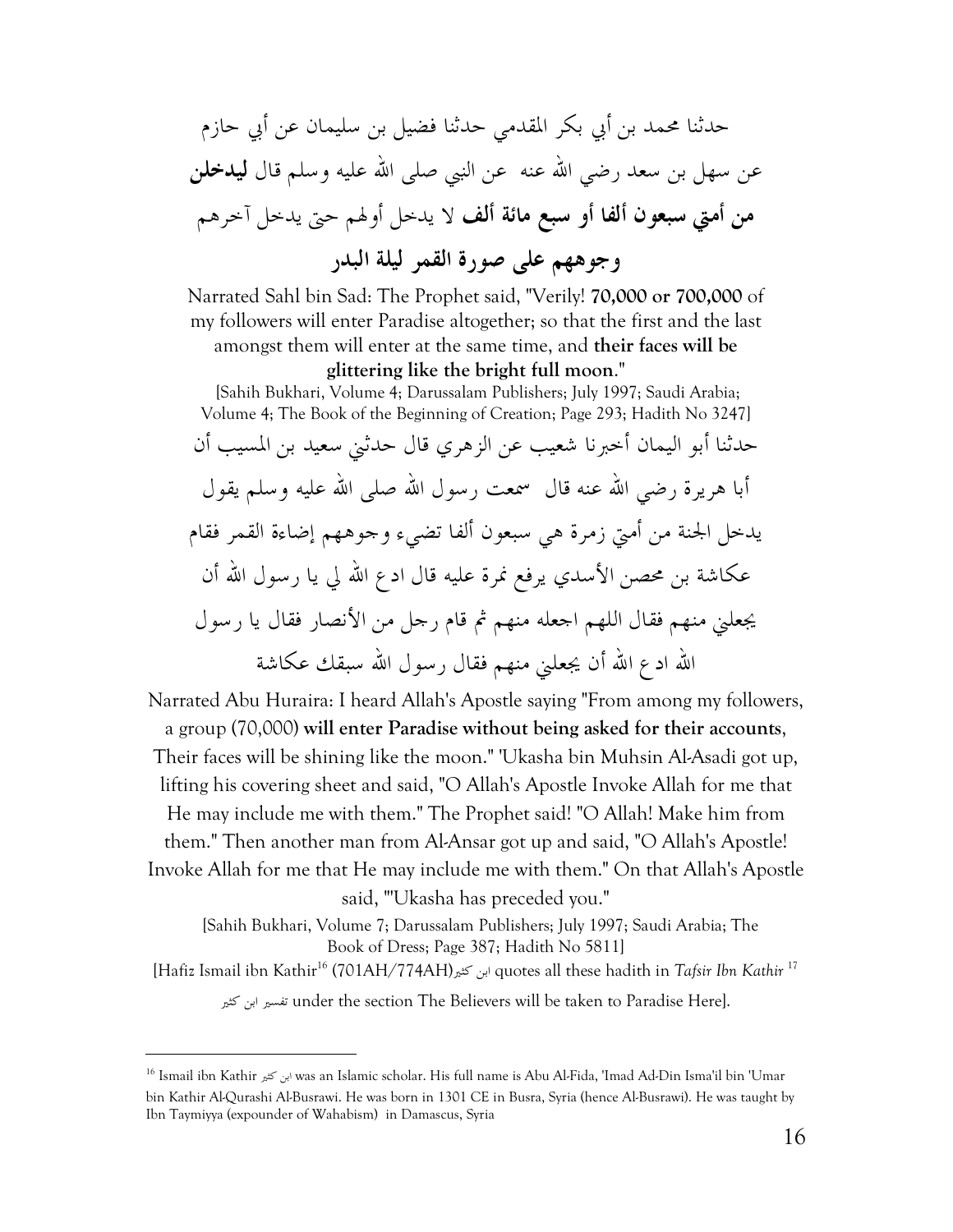آخرهم يدخل حتى أولهم يدخل' The first and last will not enter until the last enters. These are the *silsilas*. They will be led by the Leaders (Imams) of the *Silsila*. They will check to see if anyone of their lovers is not left behind. Thus we visit the *Awliya* often so that they recognise us. In The Book of *Iman* in Sahih Muslim and the Book of *Tauhid* in Sahih Bukhari it speaks of the intercession of the *Awliya* for their followers. Allah will allow the Awliya to take their followers out of hell. The hell fire will be instructed not to burn their faces.

Hazrath Anas bin Malik reports the same hadith of 70 000 or 700 000 in Abu Yala (d. 307 AH/918 CE) in his *Musnad*, Chapter 6, page 417, Hadith Number 3783. In it it's mentioned that when the Holy Prophet mentioned 70 000 or 700 000 will enter into Paradise without reckoning, the Companions asked the Holy Prophet & to increase the number. This reflects the *Aqida* of the Sahaba, that the Holy Prophet <sup>38</sup> has been given this authority by Allah <sup>38</sup> .

#### **Hukm nafiz heh tera, saif teri, kaamah tera Dum meh joh aaye kare, dohr heh shaaha tera**

Your authority prevails (O Beloved of Allah 20), the sword (scissor) is yours and the pen is yours (write the law or cut

from it)

Do whatever you desire; this age is your age.

The Holy Prophet  $\ddot{\mathcal{F}}$  did not reply that he has not got the authority to do so. On the contrary he said 'each one of the 70000 or 700000 will take 70000 or 700000 with them'.

In this first rank of 70 000 that will be admitted into heaven undoubtedly one of them will be *Naibun-Nabi* (Deputy of the Holy

<sup>17</sup> *Tafsir Ibn Kathir* کثير ابن تفسير by Ismail ibn Kathir whose full name is Abu Al-Fida, 'Imad Ad-Din Isma'il bin

<sup>&#</sup>x27;Umar bin Kathir Al-Qurashi Al-Busrawi. He was born in 1301 in Busra, Syria (hence Al-Busrawi). He was taught by Ibn Taymiyya (expounder of Wahabbism) in Damascus, Syria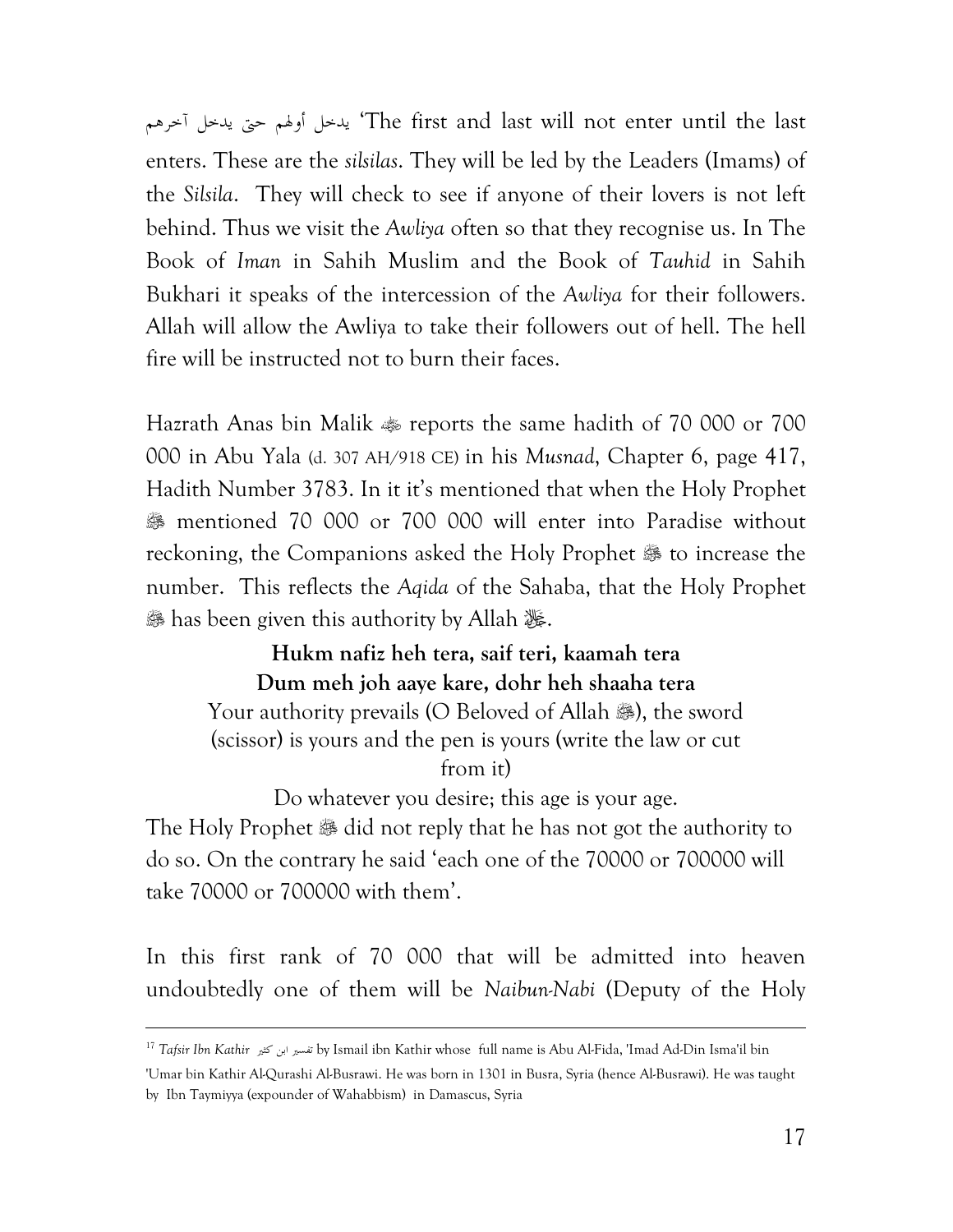Prophet . 38), *Ata-e-Rasul* (Gift of the Holy Messenger . 38), *Sultan ul-Hind* (The Spiritual Sultan of Hindustan), *Shahenshah-e-Wiliat* (the Supreme Sovereign of Intimacy with Allah -), *Khajae Khajagaan* (The Master of those who have attained Professorship in the Sufi Path), *Qudwa-e-Aashiqan* (leader of those soaked in Extreme Love), *Uswae Aarifaan* (The Model for those who have attained Recognition of Reality), *Kaaba-e-Saliheen* (The One whom the Righteous turn to for Direction), Qibla-e Aashiqan (the Focus of the Divine Lovers), Sayedus Saadaat (A leader from amidst the Family of the Holy Prophet 389 Khwaja Sayed Muinuddin al-Hassan Sanjari, Ajmeri Chishti ...

Hazrath Khwaja Muinuddin Chishti Sanjari was born on 16 Rajab 536 A.H./1141 A.D. at a place called *Sanjar*, in *Sijistan* (Persia or present day Iran). According to some *Sijistan* is located it is located Imam Abu Da'ud al-Sijistani (202AH-275AH)<sup>18</sup> the compiler of Sunan Abu *Da'ud* was also born in *Sijistan* is near Basra in Iraq, whilst others place it in Khurusan in Iran. Another places it between Herat and Kabul in Afghanistan. He was in direct lineage of the Holy Prophet Muhammad **»** being a paternally descended from the Holy Prophet's grandson, Imam Hussain  $\triangleq$  and maternally from the Holy Prophet's grandson, Imam Hassan Thus he is a *Hassani* and a *Hussaini Sayyid<sup>19</sup>*. He was brought up in *Khorasan*, Iran and received his early education at home from his father, Hazrath Sayyid Gheyasuddin . At the age of 9; he committed the Holy Qur'aan to memory. He was 15/16 yrs. old when his father passed into the realm of Divine Beauty; he inherited a grinding stone and an orchard, which formed a source of his

<sup>&</sup>lt;sup>18</sup> Abu Da'ud (817/ 888), full name Abu Da'ud Sulayman ibn Ash`ath al-Azadi al-Sijistani: He was born in Sijistan, now known as Sistan in south-western Afghanistan. He was a noted Persian/ Khurasani collector of hadith (sayings/traditions of Muhammad), and wrote the third of the six canonical hadith collections recognized by Sunni Muslims, Sunan Abi Da'ud. He was primarily interested in law, and as a result the collection by him focuses largely on legal ahadith. From about 50,000 ahadith, he chose 4,800 for inclusion in his work based on their superior authenticity.

<sup>19</sup> Sayyid: 'Master.' This title is given to a descendant of the Holy Prophet . descending from his daughter Fatimah *(Radiallahu anha)*.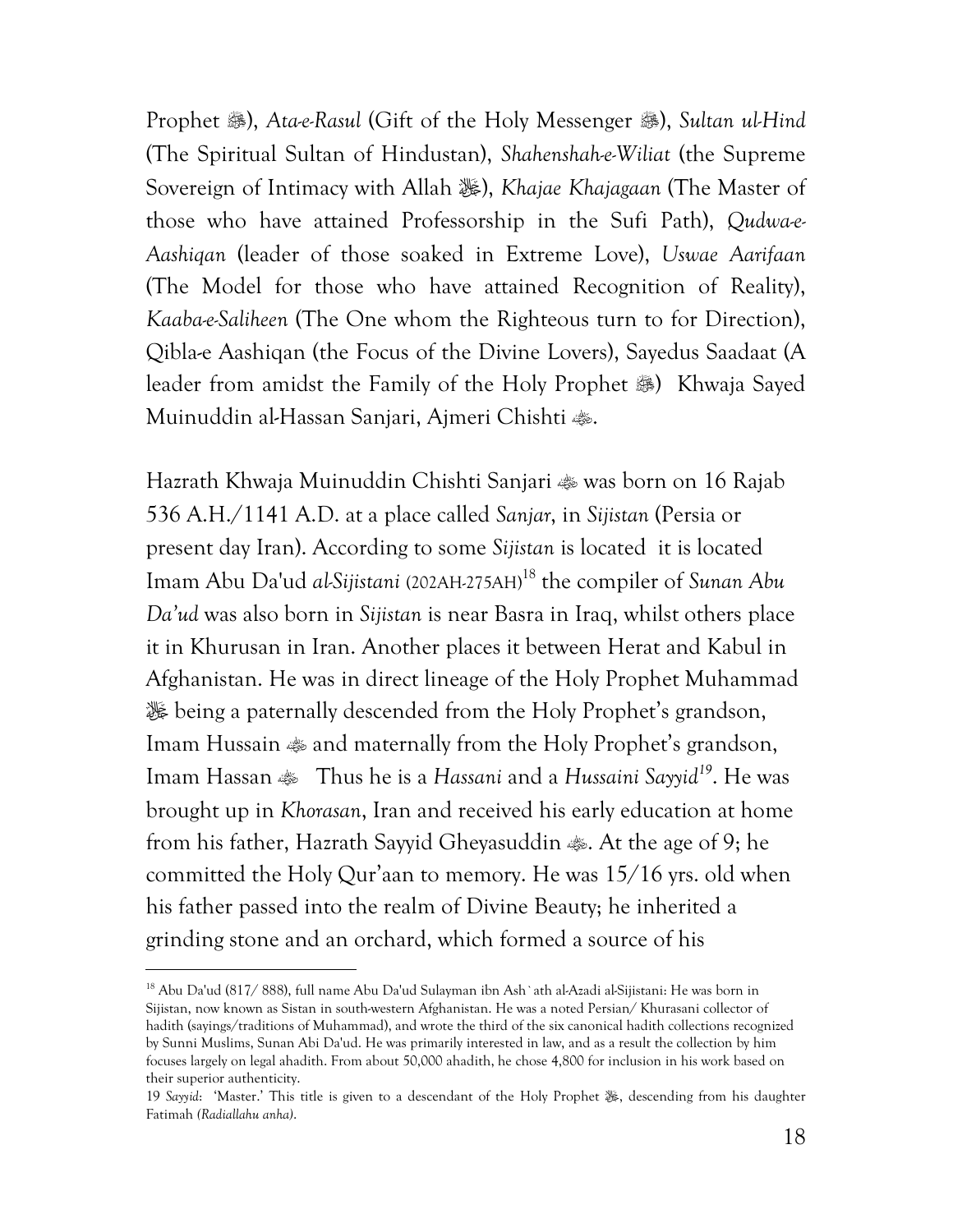livelihood. Allah - says in the 93rd Sura, *ad-Duh7* (The Forenoon) یٰحالض, verse 6 of the Holy Qur'aan,

أَلَمْ يَجِدْكَ يَتِيمًا فَآوَى

 (O Beloved!) Did He not see orphaned, and then provided you (a dignifying and graceful) abode? Or: Did He not observe your compassion and provided (in your person) a shelter for orphans?

 The word يمتي' **yateem**' is derived from '**yeh**', '**teh**', '**meem**' which is **yateem** meaning, the one who is unique and without equal (*yakta aur bemisaal*). One who has no equal is termed **yateem.** Thus the word '**durre yateem'** means '**matchless pearl'**. Another cannot be found in the universe. So '**alam yajidka yateeman'** will mean:

 'I created everything but I made you matchless and unique'. Nothing can match your beauty, character, grandeur or status. Khwaja Sahib t coming from this lineage was also a 'matchless pearl'. Khwaja Abu Ishaq Shami was firat called Chishti because a glow loke the time of Chasht could be seen over his *Khanqah*. The time of *Chaast* is symbolic of the beautiful face of the Holy Prophet Muhammad  $*^{20}$ which glows like the morning light. The time of *chaast* is when a pleasing glow is seen neither dim nor uncomfortable. Khwaja Sahib was physically present in the world when the Mongol invasions of Genghis Khan occurred. Sijistan was invaded so their family moved to Khurasan.

#### **Spiritual Awakening**

<sup>&</sup>lt;sup>20</sup> Shah Abd al-Aziz Of Delhi  $\ast$  expounds the meaning beautifully in his *Tafsir Azizia*. Allah  $\ast$  said rgarding *wad Duha* ,

I swear by your beautiful face which glows like the morning light My beloved and I swear by your beautiful locks of hair which, when it covers your radiant face is as if night has fallen that I have not forsaken you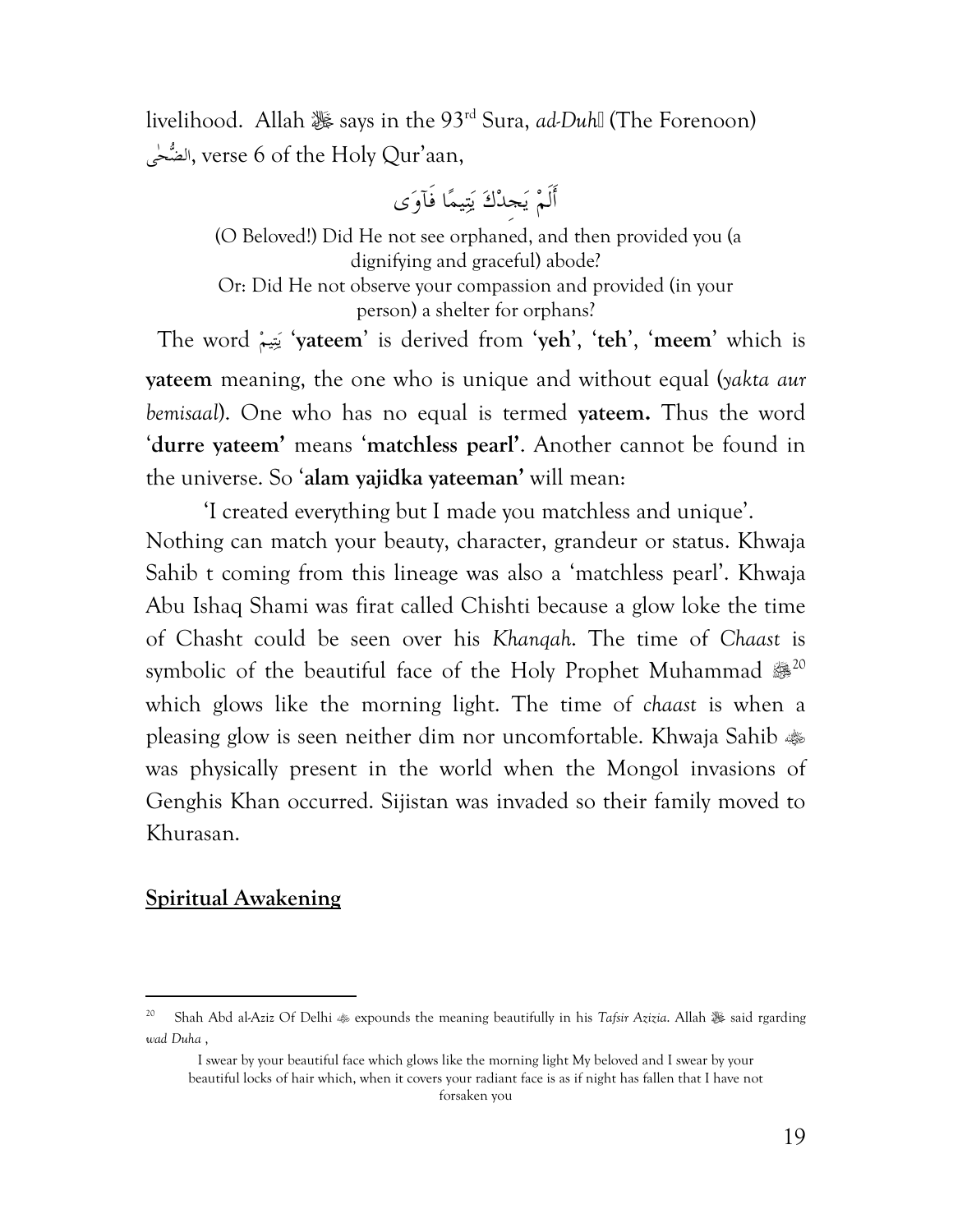A *Madizoub*<sup>21</sup> saint, Hazrath Ibrahim Qandoozi  $\triangleq$  paid Khwaja Sahib a visit at his orchard. Khwaja Sahib laid out a sheet for him to sit on and offered him a few grapes from the garden. The saint ate some grapes, and then took out a piece of bread from his sack and chewed on it. He then took out the chewed bread from his mouth and placed it in Khwaja Sahib's mouth, which served a means of awakening the *Wilaya*  within him, since he was a born *wali*. An instant transformation occurred, in keeping with the Sunnah<sup>22</sup> of the Holy Prophet  $\mathcal{F}_{\mathbf{F}}$ .

It is stated in *at-Tabarani*<sup>23</sup>, that a slave girl, who was not very modest, asked the Holy Prophet  $\frac{1}{200}$  for some food whilst he was eating and he offered her some of the food in his plate. She refused to accept it saying, "I want the food in your mouth." He took some food out of his mouth and as soon as she ate it she was transformed into the most modest woman in Madinah.

The saints of Allah 3 also practice the internal, spiritual Sunnah of the Holy Prophet 3. On eating the bread from Hazrath Ibrahim Qandoozi Khwaja Sahib penetrated the thin line separating the material world from the unseen: the inner organs of perception opened and so did his universe expand. The veil of worldly imagination was lifted from his mind and he found himself in quite a strange world radiating with divine manifestation. The intellectual proof of Islam is found among the *Ulama* or scholars whilst the personification of 'surrender to the Will of Allah <sup>36</sup> ' or the visible proof are the *Awliya*. The truth of the Holy Prophet  $\mathcal{E}'$ 's integrity is manifested through these *Awliya.*

<sup>21</sup> *Madjzoub:* One under the influence of Divine attraction *(jadhba).* The power of this attraction brings about spiritual intoxication *(sukr)* and indifference to all that is other than Allah. In being drawn towards Allah the Madjzoub experiences excessive ecstacy.

<sup>22</sup> *Ash Shifa*: Qadi Iyad ibn Musa al-Yashubi: translated by Aisha Abdurahman Bewley: Madinah Press, Granada, Spain. Page 179/180

<sup>&</sup>lt;sup>23</sup> Abu al-Qasim Sulaiman ibn Ahmad ibn Al-Tabarani born 260 AH (821 CE) and lived, according to the sources, until 360 AH (918 CE). He narrated numerous *ahadeeth*. Amongst his students Ahmad bin 'Amr bin 'Abdul-Khaliq Al-Basri or Abu Bakr Al-Bazzar.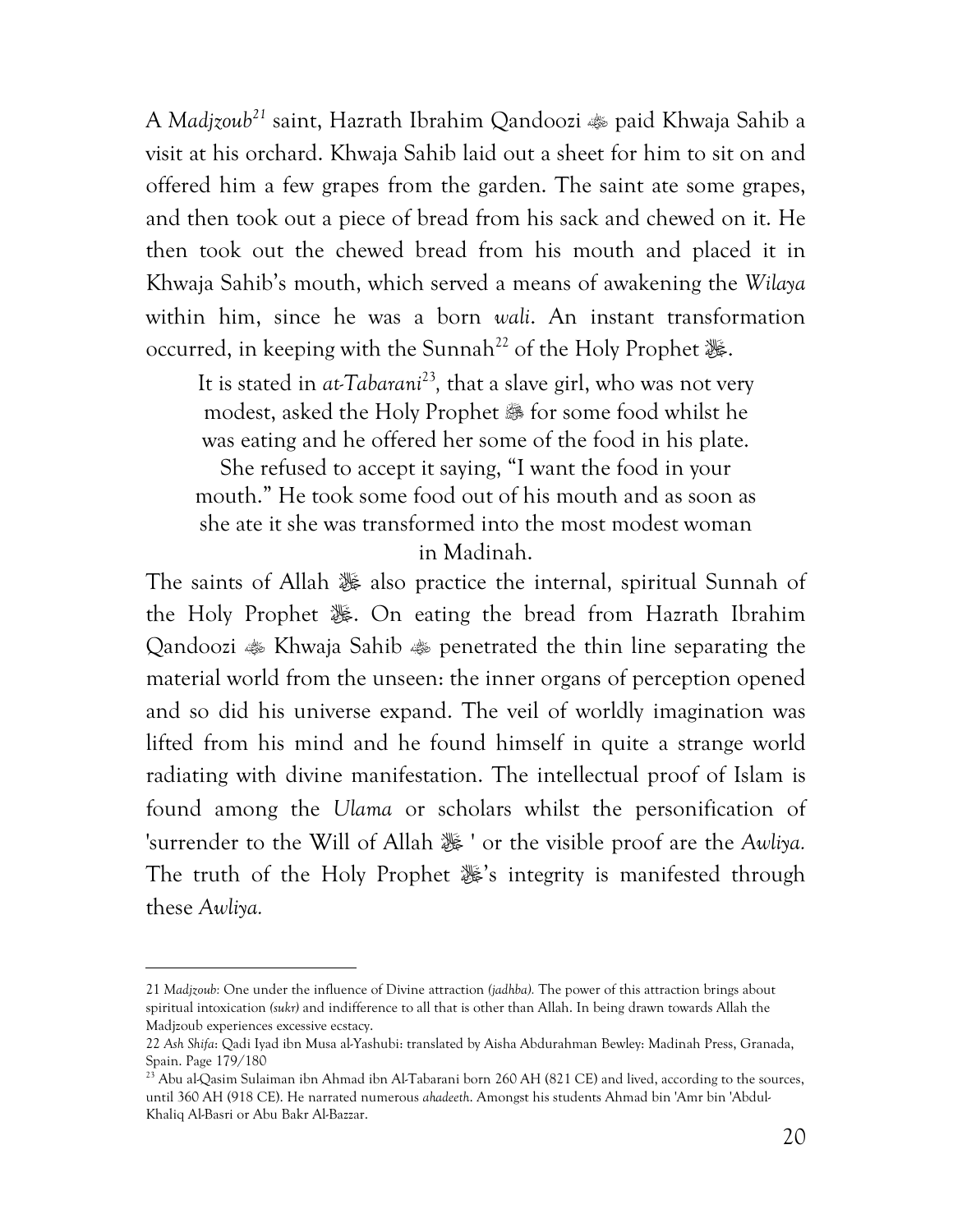With this expanded view of the universe, Khwaja Sahib went to his mother and with her permission left to acquire more knowledge of Islam *(ilme deen)*. Distributing all his worldly belongings to the poor, he went to *Bukhara* and *Samarqand* to join the famous Nizamia Universities there for his theological education. He studied under Hazrath Hussamuddin Bukhari  $\frac{1}{2}$  and other great scholars. He completed his academic courses brilliantly in 9 years (552 AH to 561 AH). Sayed Hashim Fatehpuri  $\triangleq$  narrates that he personally saw at the Library of Asfia<sup>24</sup> a *muhadditth* noting in his book that Khwaja Sahib taught Hadith in Madinah, the Illumined, for three years.

Adorned with the external knowledge of Islam *(ilme zaahir)* he felt an urge to acquire recognition of his Creator *(ilme baatin)* and thus he sought a Spiritual Guide. The Spiritual Guide is the inheritor of The Holy Prophet 3 in his inner Spiritual Condition, in their outward behavior and in their roles as guides and protectors within their communities. Their Spiritual Hearts *(qalb)<sup>25</sup>* are capable of receiving light and love from Allah 3 and radiating it to those that are in their attendance. A person may acquire any amount of external knowledge  $(ilm)$  but he cannot reach reality  $(haqiqah)^{26}$  until he connects himself to a *Silsila <sup>27</sup>* via a physical present Guide of the *Silsila,* who has the powerful transference or overflow from the Great Heart *(qalb)* of the Holy Prophet  $\frac{1}{2}$  down the unbroken chain of recipients.

He became a disciple, in Baghdad in 562 AH, of Hazrath Khwaja Uthman Harooni a great Sufi of his time from a place called *Harwan* or *Haroon* at Nishapur, a city in the present day Razavi Khorasan

<sup>&</sup>lt;sup>24</sup> State Central Libraryt established in 1891 by Nawab Imad-ul-Mulk Initially known as Asfia library, State Central Library is located nearby Begum Bazar in Hyderabad India.

<sup>25</sup> Holy Qur'aan Sura *al-Anaam* 6 Verse 122

<sup>26</sup> The power to connect to Allah.

<sup>27</sup> Silsila The Spiritual Chain of each Sufi Order descends from the Holy Prophet & down to the present Spiritual Guide.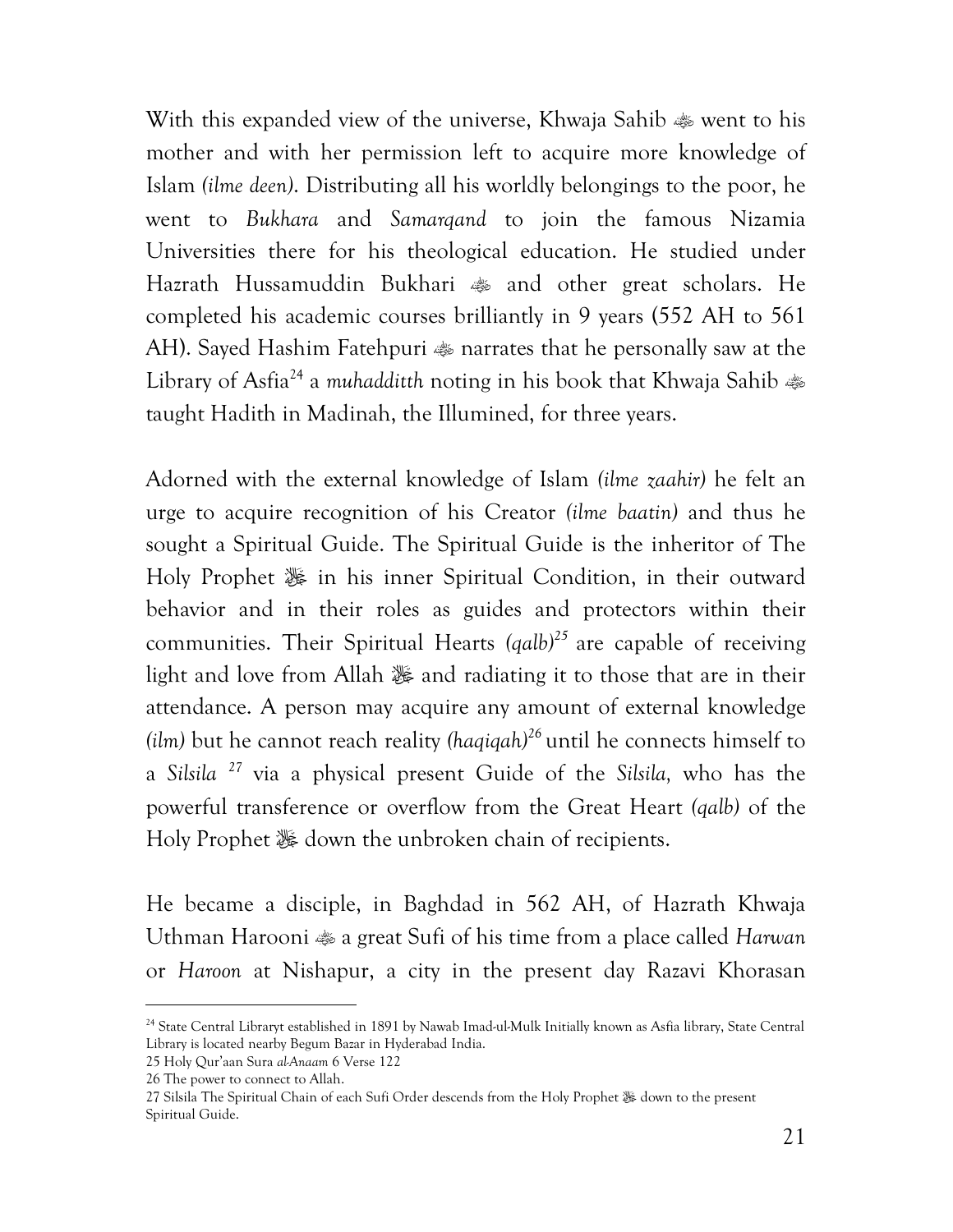Province in north-eastern Iran. This was a year after the passing into the Realm of Divine Beauty of Hazrath Abd al-Qaadir Jilani  $\ddot{\ddot{\ }}$ . Khwaja Sahib undertook a journey to *Harwan* with his Shaykh and stayed in his service for 20 years. The *Siyar al-Auliya*, written by Muhammad ibn Mubarak Kirmani , is the most authrative source on the lives of the Chishti Sufis. They traveled to Makkah, Madinah, Iraq, Syria, Samarqand, Afghanistan, etc. meeting many great saints. While they were in Makkah in 562 AH, Hazrath Khwaja Uthman Haruni took Hazrath Khwaja Muinuddin Chishti  $\ast$  to the Holy Kaaba and prayed for him at the Hatim, semi-circular wall opposite, but unconnected to, the north-west wall of the Kaaba . A voice was heard declaring:

> "We have accepted Muinuddin as one of our beloved devotees."

In Madinah the Illuminated, while at the Holy Court of the Holy Prophet 3, Hazrath Khwaja Uthman Haruni  $\triangleq$  instructed Hazrath Khwaja Muinuddin Chishti to offer his homage and salutations respectfully. In doing so, a voice was heard saying:

*"Wa Alaikum us-Salaam Ya Qutb ul-Mashaa'ikh-e-bahr-o-bar* (Peace be upon you also, O, the Head of the Pious of the earth and the sea)."

On hearing this, his *Pir-o-Murshid* said to him:

"Now indeed you have reached perfection."

In Sufism, a Qutb or Kutb is the perfect human being, al-insān alkāmil, who leads the saintly hierarchy. The *Qutb* is the Sufi spiritual leader that has a Divine connection with God and passes knowledge on which makes him central to (or the axis of) Sufism. Thus Khwaja Sahib **89 is Ata-e-Rasul (Gift of the Holy Messenger ...).** 

 **Khalifah of the Chishti Order** 

After full 20 years hard training in the Science of Spirituality *(Tasawwuf)* under this great Spiritual Guide, at the age of 46, in the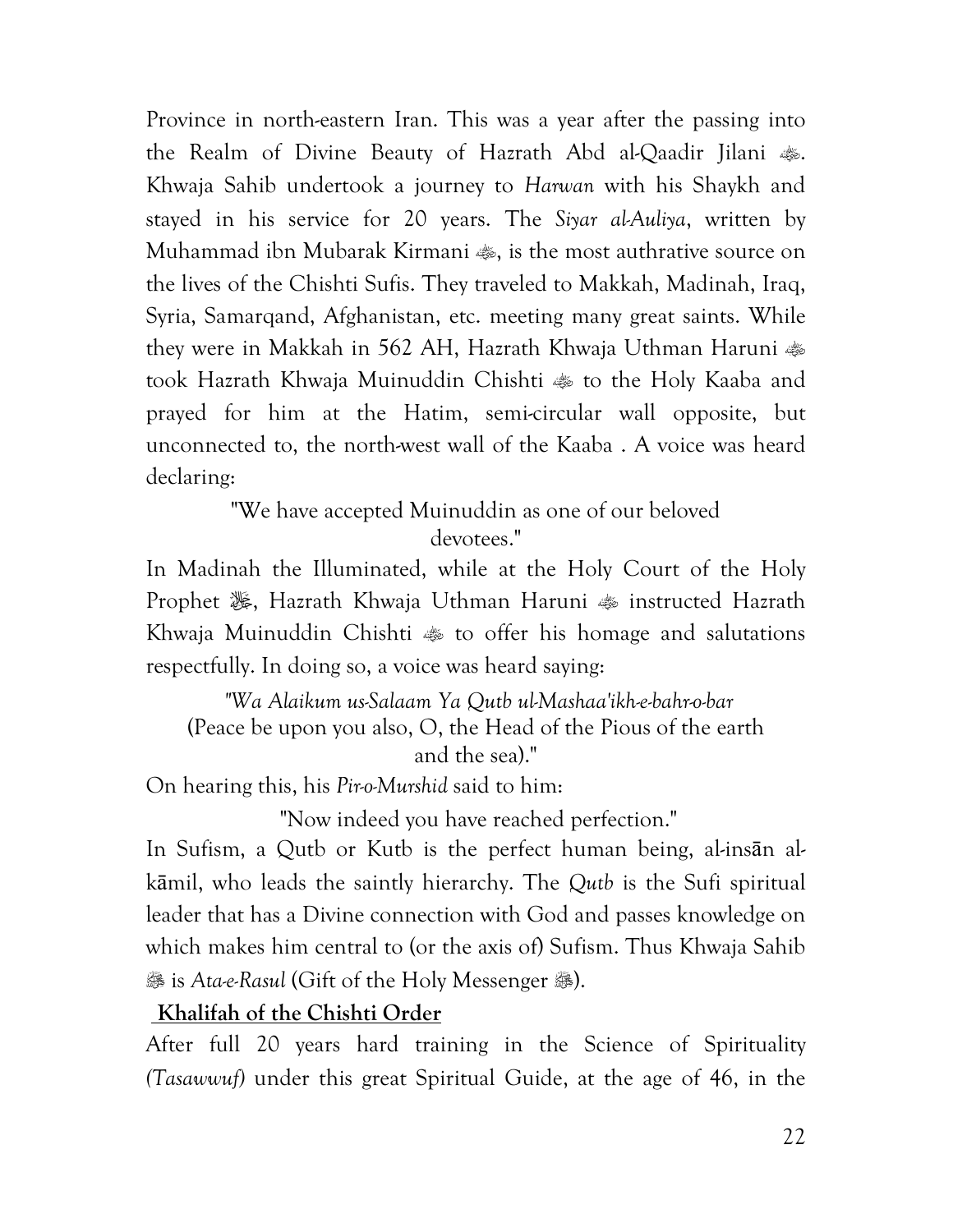year 582 AH at Baghdad, Hazrath Khwaja Muinuddin  $\omega$  was awarded *Khilafat<sup>28</sup>*<sup>i</sup>n the Chishtia Silsila. His Murshid, after advising him, handed over his Sacred Staff (*Asa Mubarak*), wooden sandals and prayer mat *(Musallah)* to Hazrath Khwaja Muinuddin  $\frac{1}{20}$  saying that those *Tabbarukaat* have come down from Holy Prophet in succession. The association with his Spiritual Guide *(Suhbat)<sup>29</sup>* had now prepared him for his mission. This fire of love and *nur* for insight is passed down the Spiritual Chain. Heart connection is required to acquire it.

Once when he visited Madinah alone a voice was heard from the *Rauda*:

Call Muinuddin  $\ddot{\text{}}$  to me!

When they summoned Muinuddin  $\omega$ , many with the name responded. But the voice said:

Call Muinuddin *Chishti* to me!

The Holy Prophet & said:

 $\overline{a}$ 

 "O Muinuddin, you are the Helper of Our Religion. We put India under your charge where darkness prevails." Go to Ajmer. With your presence the darkness will disappear and Islam shall shine. God will help you."

Khwaja Muinuddin was much pleased with being given an assignment by the Beloved of Allah  $\frac{11}{100}$  but wondered about the geographical position of Ajmer. He was again blessed with a vision of the Holy Prophet  $\frac{36}{100}$  and shown a map with the exact position of Ajmer with its surrounding hills and fort. Resuming his journey through Hamadan, Tabrez, Isfahan, Khirqan, Astrabad, and Herat, meeting notable saints in his way he reached Sabzawar in Afghanistan where he converted the governor of the place, Yadgar Muhammad who was cruel and haughty

<sup>28</sup> *Khilafat* : An official Award of Commission, on spiritual perfection, to guide others.

<sup>29</sup> *Suhba*: The Spiritual Companionship between guide and disciple. It is the pouring of love of Allah into the *Murids* heart whilst increasing the hearts capacity to absorb.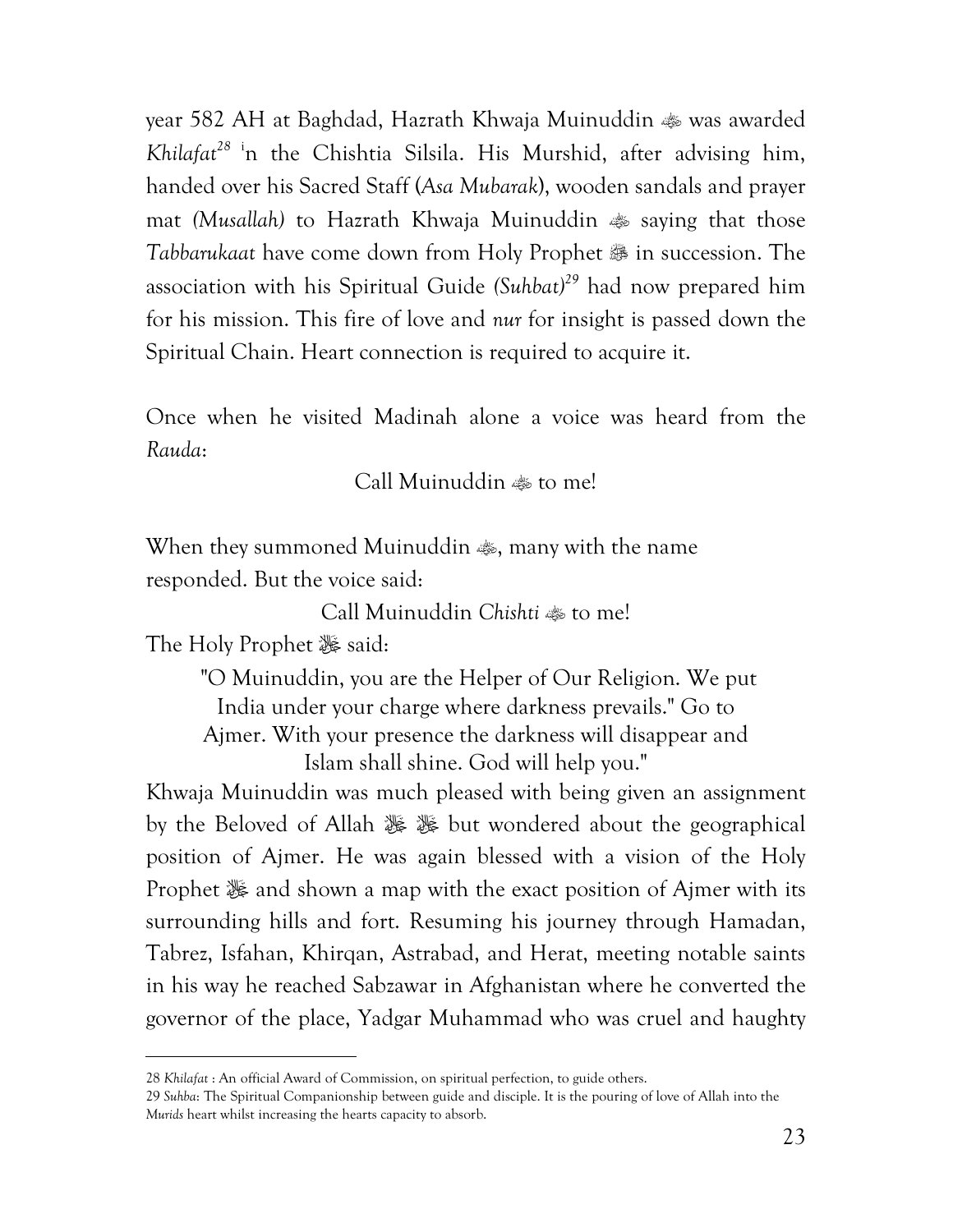and was a *Shia* by faith, who did not recognize and respect the first three Caliphs of Islam, neither had any respect for Sufis nor for any holy saints. One look of grace from Khwaja Sahib  $\mathcal{F}$  caused Yadgar Muhammad to repent. He distributed his wealth among the poor and needy, divorced his many wives, freed all his slaves and renouncing the world, became one of the ardent devotees of Hazrath Khwaja Muinuddin Chishti. *(Tazkarat ul-Aulia)*. Before entering India in 587 A.H., he healed the suffering humanity throughout his journey, visiting Balkh and Ghazi as well. He proceeded to Delhi via Fort Shadman, Multan, Lahore and Samana.

#### **At the Holy Court of Data Ganj Baksh**

At Lahore Khwaja Sahib stayed for forty days at the shrine of Hazrath Makhdum Sayyid Ali Hujweri  $\clubsuit$ , a descendant of the Holy Prophet  $\clubsuit$ who is popularly known as Data Ganj Baksh  $\clubsuit$ . Hazrath Sayyid Ali Hujweri is a *wali* of such a high status that it is stated that Shaykh Abd al-Qadir Jilani  $\gg$  said, when he was once mentioned in his gathering:

#### "I, Abd al-Qadir, would have taken him as my Spiritual Guide if I was born in his time."

Khwaja Sahib, who had reached such a high spiritual status, had such respect for Data Sahib that he spent forty days at the feet of data Sahib. Before leaving Lahore he offered the following couplet in appreciation of Ali Hujwiri  $\ddot{\bullet}$ 's status:  $\ddot{\phantom{0}}$ 

ż

 $\ddot{\phantom{0}}$ 

í

 $\ddot{\phantom{0}}$ J

 $\frac{1}{2}$ 

فتح بمحش فيض عالم مظهر نور غدا .<br>ا 4 ساں را پیر کامل کاملاں را رہن<mark>ا</mark> ;<br>; :  $\ddot{\cdot}$ بأقه  $\overline{a}$ , **Ganje Bakshe, faiz e aalam, Mazhare nure Khuda Nakisara Pir kamil, kamilara rahnuma**  He awards Spiritual Charge to the world and reflects Allah's radiance A perfect leader for the lifeless and a Super charge for the perfectly charged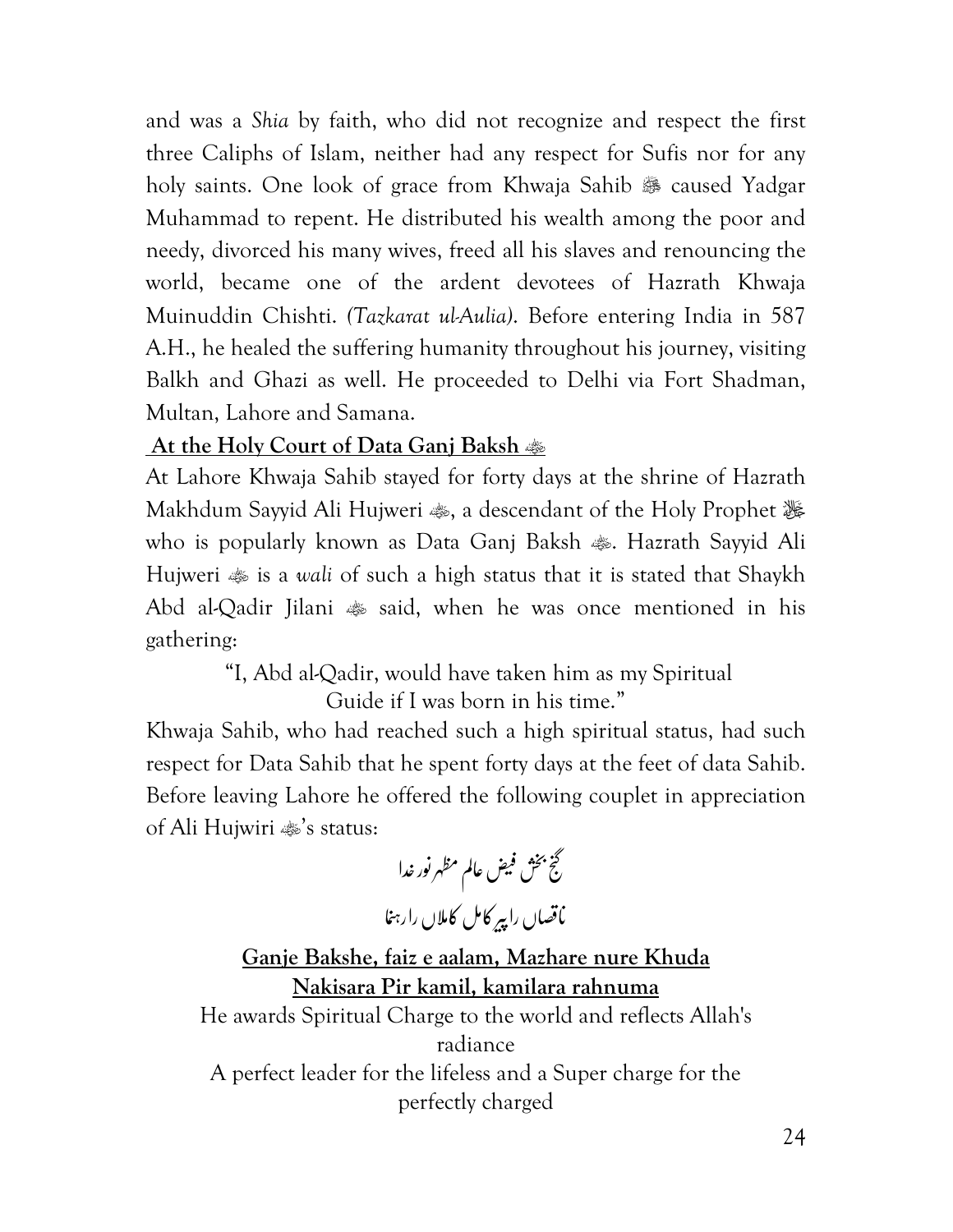This couplet has made him famous forever as *'Data Ganj Baksh*. In what high esteem must adherents of the Chishti Spiritual Order hold this Mazaar of Data Sahib where the Sovereign of the Chishti Order, Khwaja Sahib spent forty days? Hazrath Baba Fariduddin Ganje Shakar used to sweep the floor of the Mazaar of *Data Sahib* with his beard. Khwaja Nizamuddin Aulia  $\text{L}$  reports that I saw the Holy Prophet  $\text{L}$ entering the Mazaar of my Shaykh, Hazrath Baba Fariduddin Ganje Shakar  $\triangleq$  and he, the Holy Prophet  $\triangleq$  exclaimed:

#### **Man dakhala hazihi baaba faqat amina**

Whosoever enters through this door will enter paradise

Therefore this door is called 'The Door to Paradise" or *Behisti Darwaza.* How great must the status of Baba Farid Ganje Shakar  $\&$  be?

He then proceeded to Ajmer.

#### **The Khalifat-Allah actualized**

The Hindu ruler, Prithvi Raj challenged Khwaja Muinuddin , unsuccessfully, on many occasions. The ruler sent a Hindu Priest, Shadi Dev or Ram Deo to persuade Khwaja Saheb to leave the area and not to use the water of the Anasagar Lake for ablution, since it was a Hindu Holy lake. Khwaja Sahib requested that he be allowed to fill one water bag. Permission was granted and on Khwaja Sahibs orders, Khwaja Qutbuddin went to fill the water bag. The entire lake disappeared into the water-skin bag. Shaadi Ram was awestruck by the magnetic and miraculous personality of Khwaja Sahib. He hesitantly protested and Khwaja Sahib told him:

'O! Shaadi. I can see the light of Islam on your forehead.

Testify that 'None is worthy of worship except the One True

God".

He at once accepted Islam and was named Saadi. This created a stir amongst the Hindus. Thousands now accepted Islam. The Hindu ruler now sent his greatest magician, Ajaipal, to challenge Khwaja Sahib.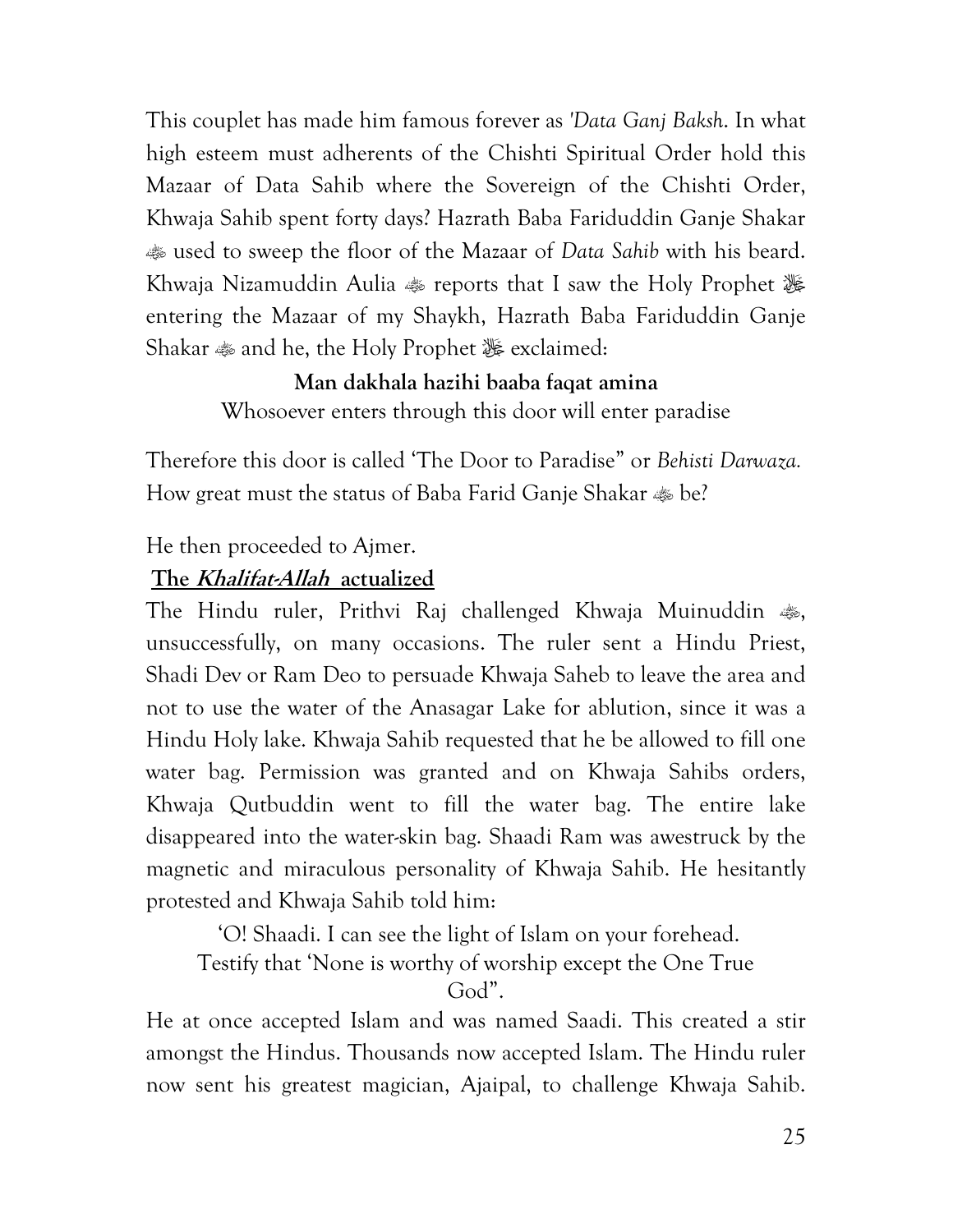After failing in many attacks on Khwaja Sahib he finally flew into the air on a deerskin and asked Khwaja Sahib to better this feat. Khwaja Sahib ordered his wooden sandals to fly up into the air and beat the head of Ajaipal and bring him down. We may think that these are fictitious stories. No! This is Islam and this is man acting in his capacity as *Khalifat-Allah<sup>i</sup>* actualised. . The goal of Islam is not to grope in the dark. The Holy Qur'aan describes the function of man in 45<sup>th</sup> Sura, al-*Jaathia*, Verse 13

وَسَخَّرَ لَكُم مَّا فِي السَّمَاوَاتِ وَمَا فِي الْأَرْضِ جَمِيعًا مِّنْهُ

Allah . has made subservient to you whatever is in the heavens and the earth

 If the goal is to imbue ourselves with Divine Attributes- to become *Khalifat-Allah* actualized then the natural function is interference. This interference by man is possible on the lower level of physical science and at the higher level of spiritual science or spirituality. The *Khalifat-*Allah as one totally submitted to Allah <sup>39</sup> can do greater wonders than the physical scientist.

Love to all and Malice to none, along with Service to humanity was the foundation stone laid by Khwaja Muinuddin Chishti & for the successful spread of Islam in India. Representatives of Chishtia Order are working up to the present day on the same line. Khwaja Sahib used great wisdom in presenting Islam to the people of India. He Islamised prevalent activities, in keeping with their culture, and presented other 'enjoyable' activities to them, especially designed to attract them to Islam. Although music and singing popularly known as 'Sama' is not new to Sufis wherever they are, *Sultan ul-Hind*, Gharib Nawaaz Khwaja Muinuddin Chishti specially arranged and patronized these concerts to capture and mould the heart of his audience for accepting the Divine Message gracefully. Thousands of Muslims and non-Muslims listen to it in rapt attention wherever these Sufi functions are held by the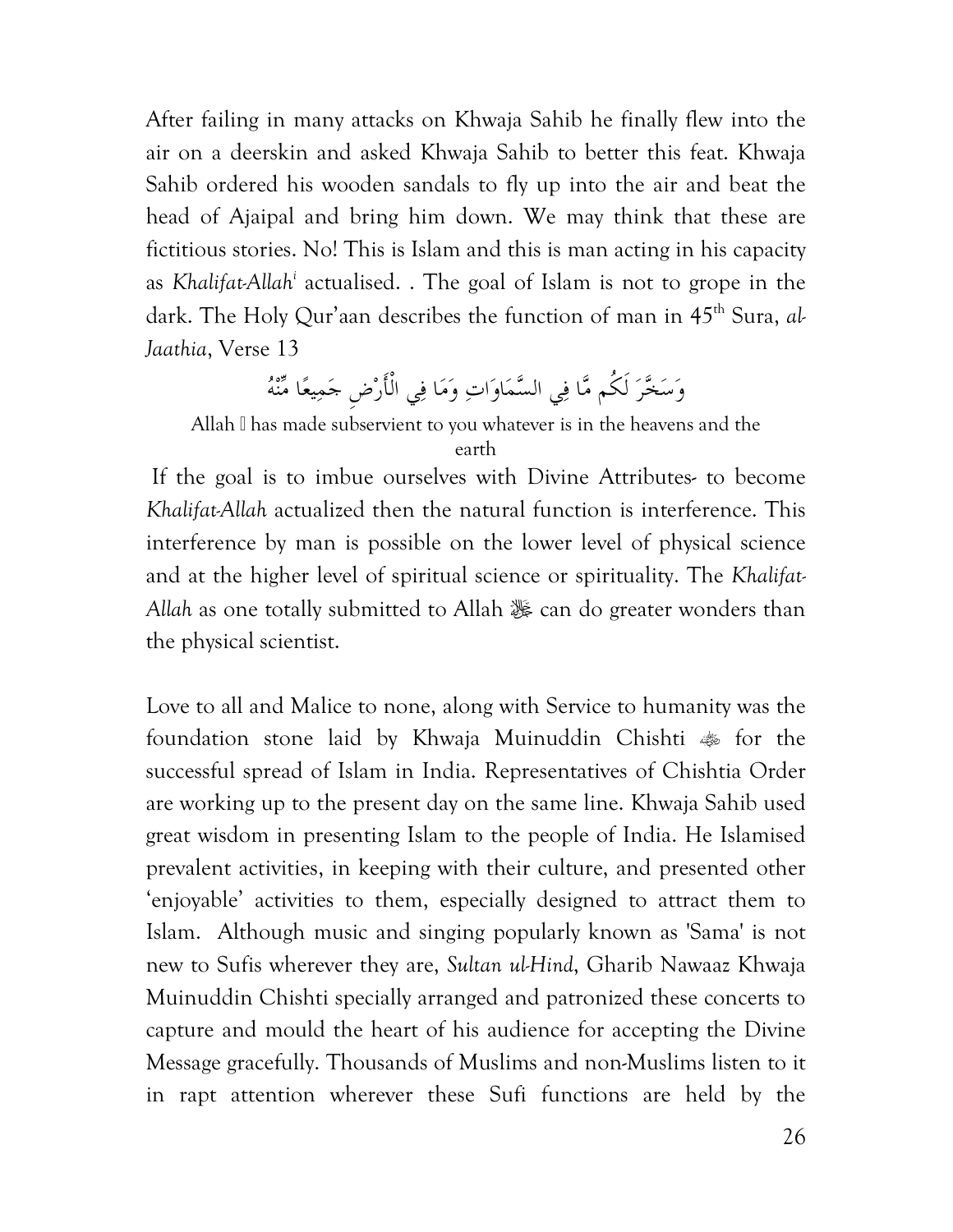representatives of Chishtia Order and derive spiritual benefits. It is through these methods that the Sufis, slowly and patiently, awaken the Spiritual Heart, to love Allah - and Rasulullah -, resulting in those astray coming to the straight path. A Chishti is attracted by *sama*. Chishti's want to become dust (*khaak*) and heart-torn (*sina chaak*) leading to Rasule Paak. Khwaja Sahib  $\ddot{\text{ }}$  said:

Through Sufi music one attains double union because, on accountt of it, the heart dwells in the purity of love, the head in contemplation, the soul in union, the body in service, the eyes in sight and the ears begin to hear the voice of the Friend.

#### **Passing into the Realm of Divine Beauty**

Khwaja Saheb passed into the realm of Divine Beauty on the 6 Rajab 633 AH/1233 AD at the age of 97. On his passing he had the unique honour of knowing that 9.9 million had accepted Islam in India due to his efforts.